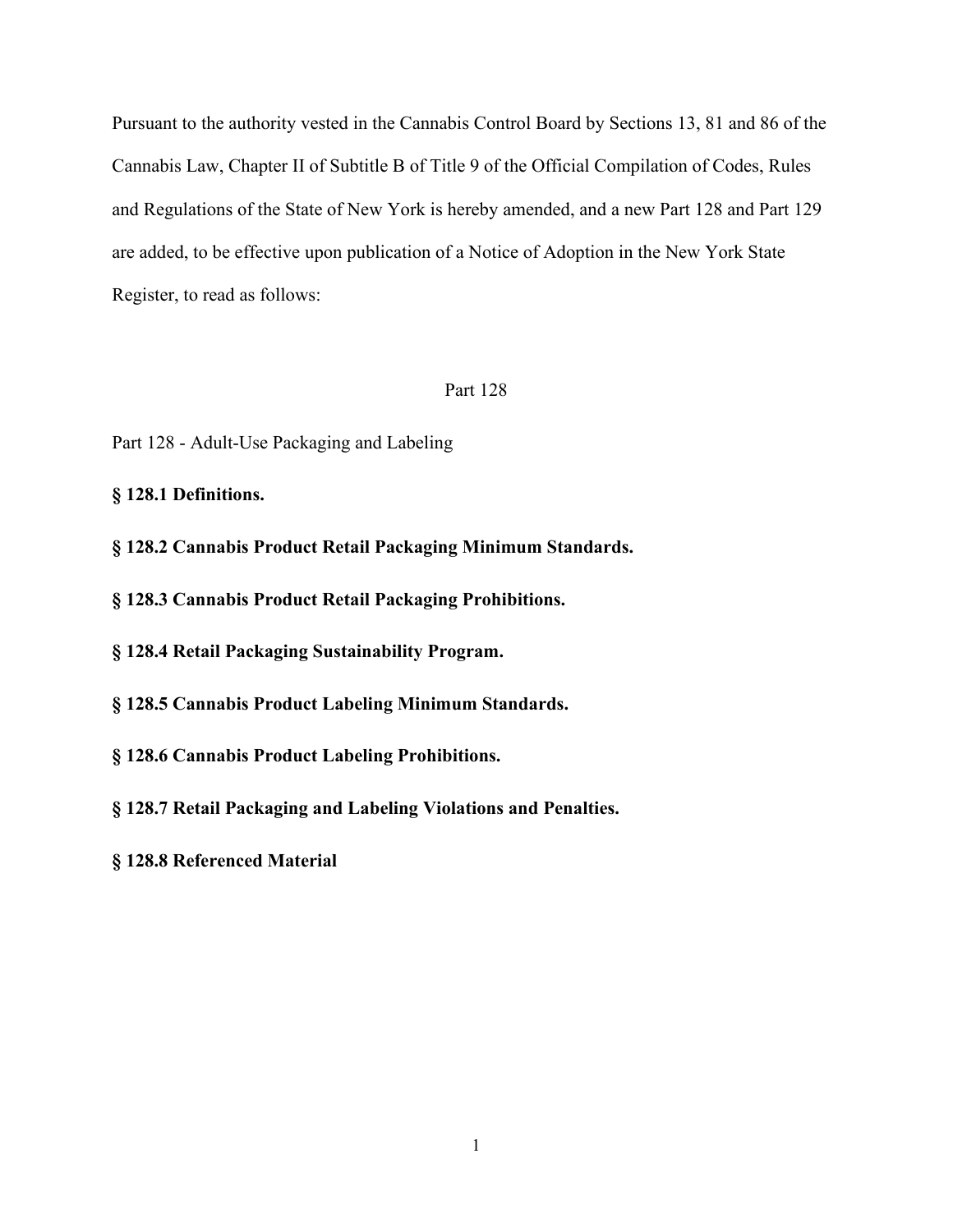### **§ 128.1 Definitions.**

For purposes of Part 128 and Part 129 of this Title, the following terms shall have the following meanings:

(a) *Advertising* means disseminating communications in any manner or by any means, for the purpose of causing, directly or indirectly, the purchase or use of a cannabis product brand or cannabis product, including but not limited to websites, social media, brochures, prints ads, TV, radio, streaming, out of home, and digital advertisements.

(b) *Attractive to individuals under twenty-one* means labeling, packaging, advertising and marketing that is pleasing or appealing to persons under the age of twenty-one by using or including, among other things:

(1) Cartoons;

(2) Bubble-type or other cartoon-like font;

(3) Bright colors that are "neon" in appearance;

(4) Similarities to products or words that refer to products that are commonly associated with or marketed in a manner so as to be attractive to individuals under twenty-one, including but not limited to, any imitation of food, candy, soda, drinks, cookies, or cereal, in labeling, packaging, advertising, or marketing;

(5) Terms "candy" or "candies" or variants in spelling such as "kandy" or "kandeez";

(6) Symbols, images, characters, public figures, phrases, toys, or games that are commonly used to market products to individuals under the age of twenty-one; or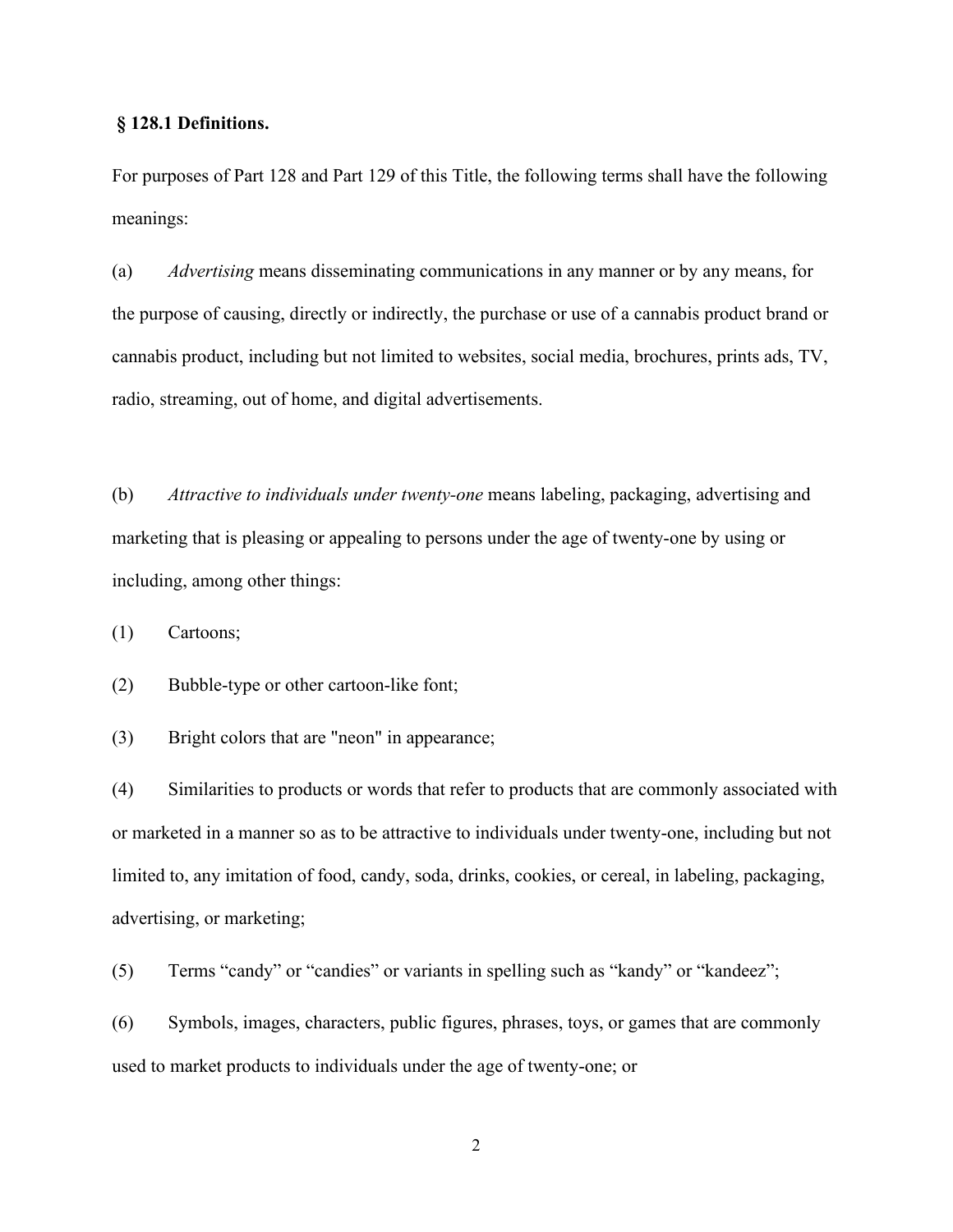(7) Images of individuals who could reasonably appear to be under the age of twenty-one.

(c) *Board* means Cannabis Control Board.

(d) *Brand or Branding* means the name, entity name, or doing business as name, registered trademark, logo, symbol, motto, selling message, recognizable pattern of colors, or any other identifiable marker that identifies one adult-use cannabis licensee or adult-use cannabis licensee's cannabis products as distinct from those cannabis products of other adult-use cannabis licensees and is used in, among other things, any packaging, labeling, advertising or marketing.

(e) *Certificate of analysis* means a certified report from a cannabis laboratory as set forth in Part 130 of this Title.

(f) *Child-Resistant* means special packaging for ultimate sale to a consumer that is:

(1) designed or constructed to be significantly difficult for children under five years of age to open and not difficult for adults to use properly as defined by 16 CFR §1700.15 for Poison Prevention Packaging Standards and 16 CFR §1700.20 for Testing Procedure for Special Packaging, as amended from time to time, and

(2) follows the packaging standards set forth in 16 CFR §1700.15 and the testing procedure set forth in 16 CFR §1700.20.

(g) *Date of expiration* means the date prior to which an unopened cannabis product meets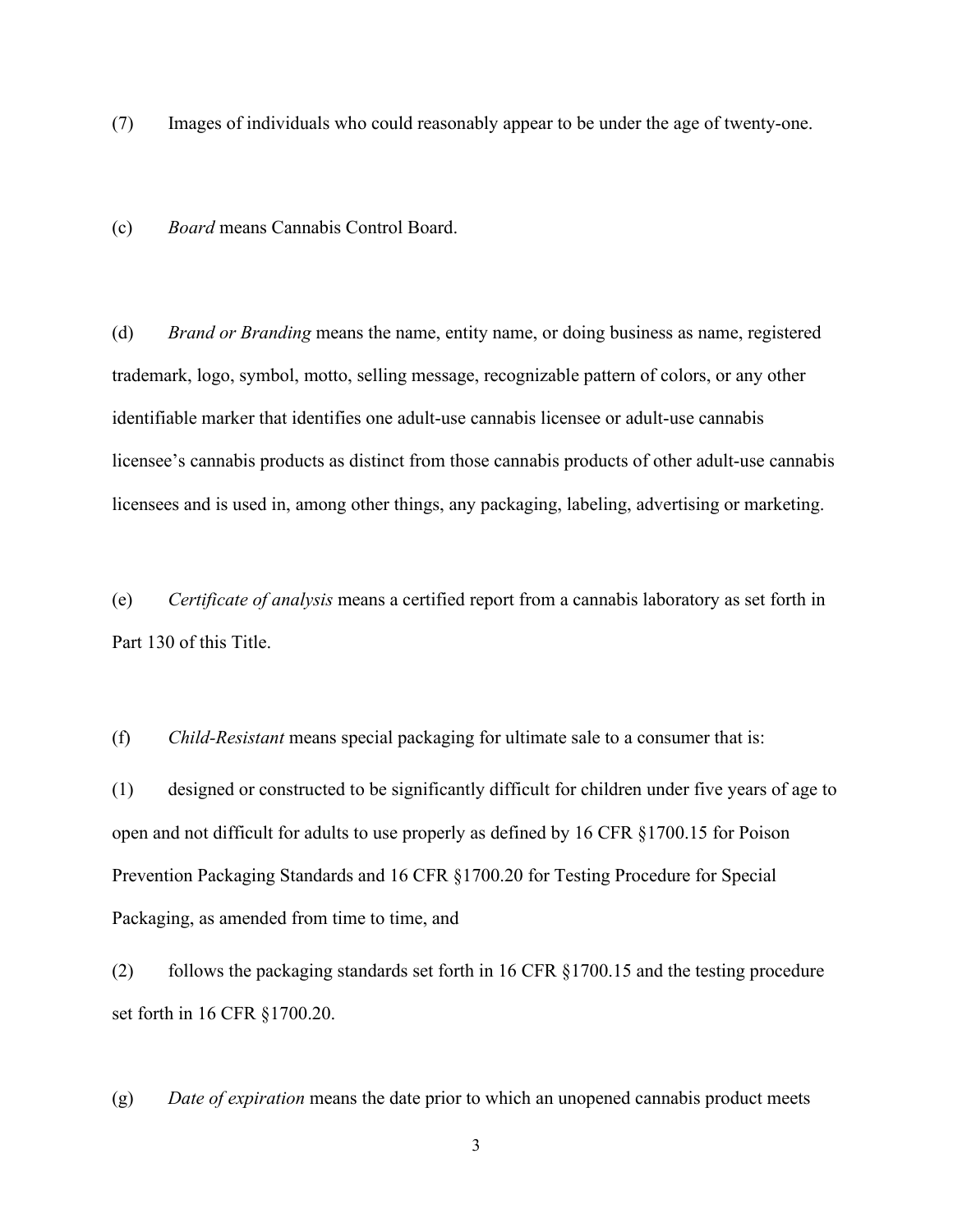applicable standards of identity, potency, and quality at the time of use, as determined by appropriate stability testing, subject to any storage conditions stated on the labeling.

(h) *Exit package* means a receptacle into which cannabis products within a retail package are placed at the retail point of sale. The exit package is optional.

(i) *Health claim* means any claim made on the retail package or marketing layer or in the marketing or advertising of a cannabis product, that expressly or by implication, including, but not limited to, by "third party" references, written statements (e.g., a brand name including a term such as "heart"), symbols (e.g., a heart symbol), or branding, characterizes the relationship of any cannabis product to a disease or health-related condition or symptom. Implied health claims include those statements, symbols, branding, or other forms of communication that suggest, within the context in which they are presented, that a relationship exists between the presence or level of a substance in the cannabis product to a disease or health-related condition or symptom.

(j) *Licensee* means an individual or an entity who has been granted a license for any activity under Article 4 of the Cannabis Law.

(k) *Lot unique identifier* or *lot number* or *bar code* means any distinctive combination of letters, numbers, or symbols, from which the complete history of manufacturing, testing, holding, distribution or recall of a lot of a cannabis product can be determined.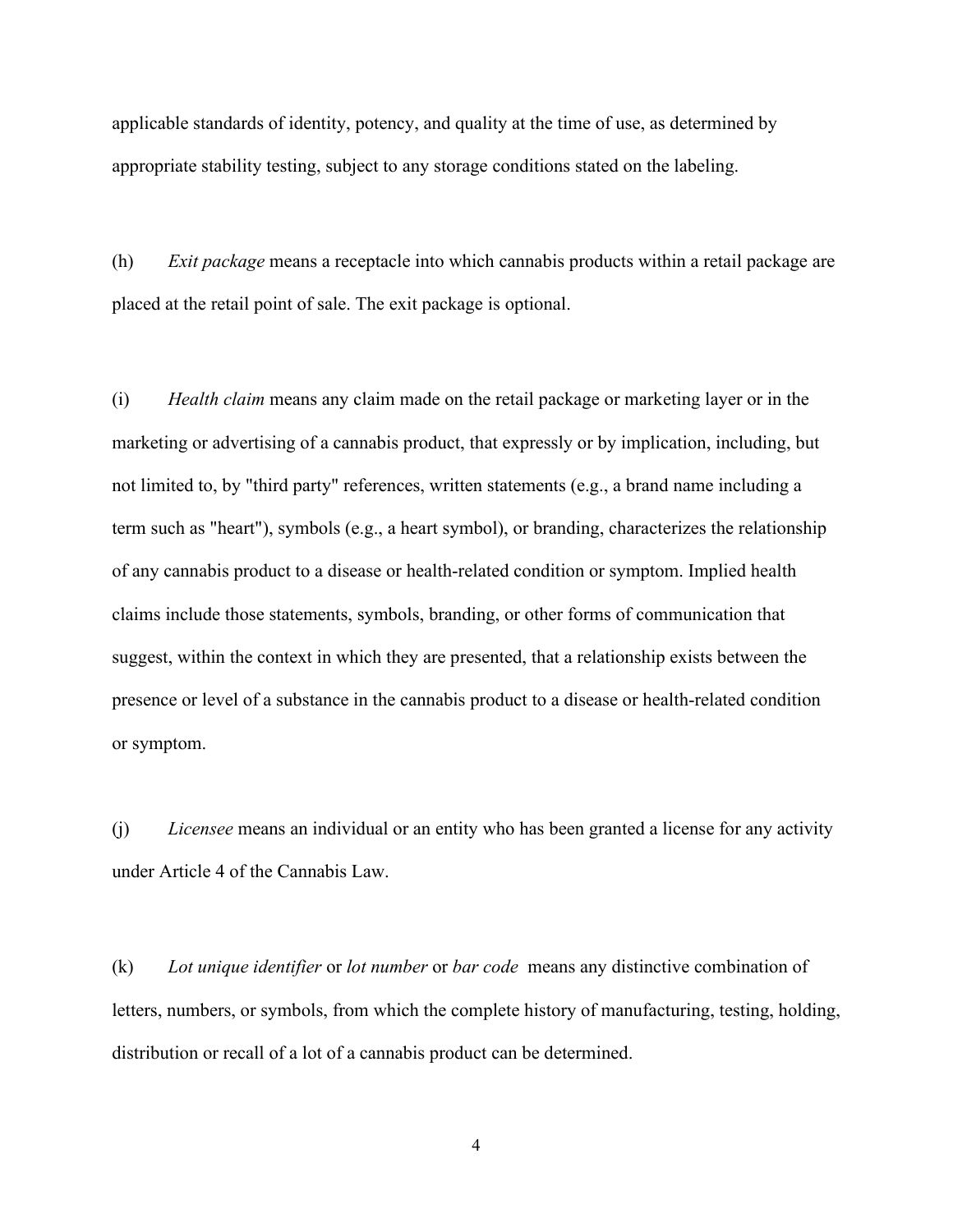(l) *Marketing* means the activity or process for creating, communicating, delivering, and exchanging cannabis products.

(m) *Marketing layer* means packaging in addition to the retail packaging that is the outermost layer visible to the consumer at the point of sale. The Marketing Layer is optional, but if used it must be labeled according to the requirements in this Part.

(n) *Non-consumer package* means any container or wrapping used solely for the transport of cannabis or cannabis products in bulk and particularly a package intended solely for wholesale distribution as allowed in this Part.

(o) *Office* means the Office of Cannabis Management.

(p) *Phytocannabinoids* means any of the chemical compounds, excluding terpenes or any other compounds set forth by the Office, that are the active principles of cannabis sativa, including but not limited to tetrahydrocannabinol (THC) and cannabidiol (CBD), and does not include synthetic cannabinoids as that term is defined in subdivision (g) of schedule I of section thirty-three hundred six of the public health law.

(q) *Post-consumer recycled material* means new material produced using material resulting from the recovery, separation, collection and reprocessing of material that would otherwise be disposed of or processed as waste and that was originally sold for consumption. It does not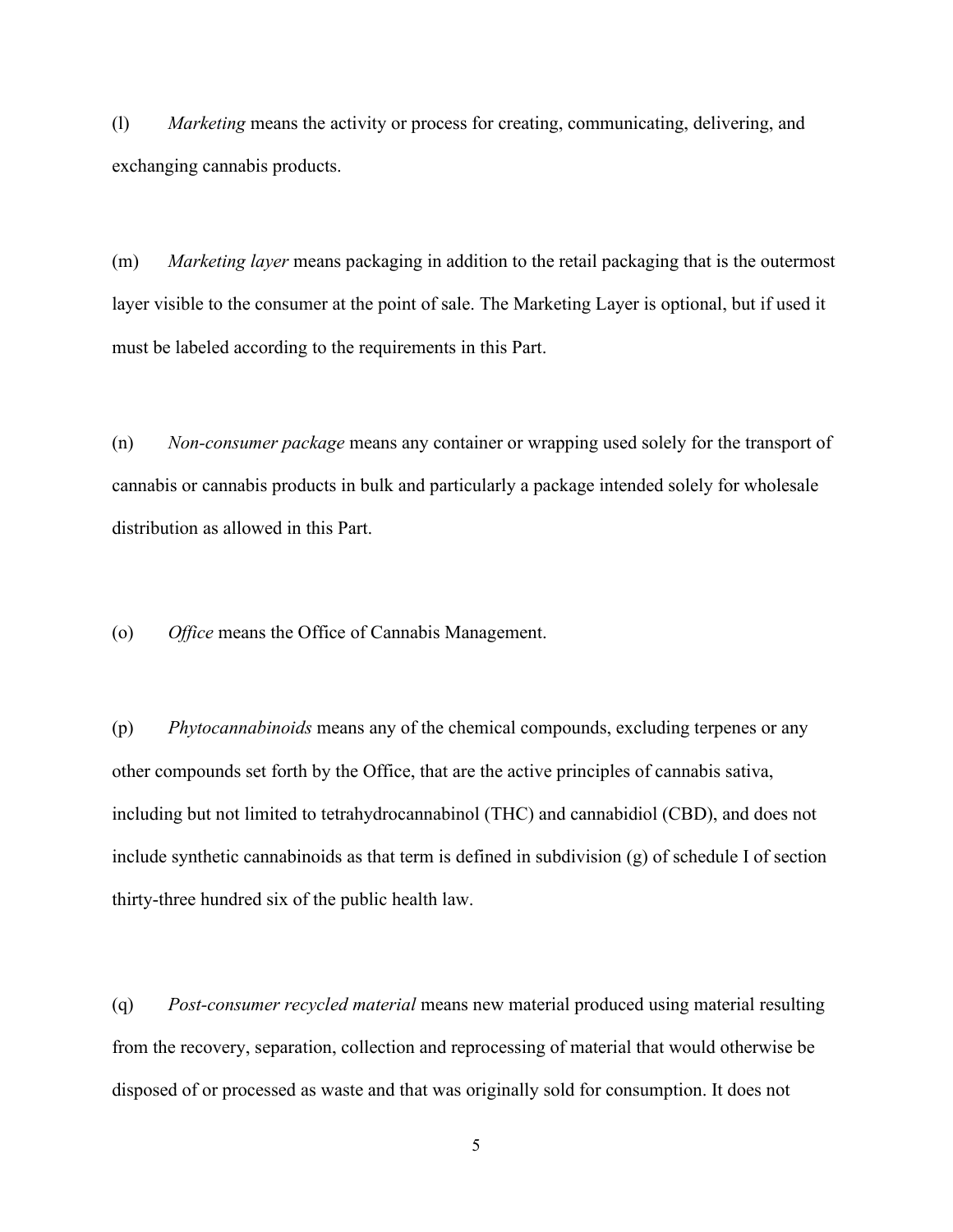include post-industrial material, or material generated by means of combustion, incineration, pyrolysis, gasification, solvolysis, chemical recycling and any high-heat or conversion process.

(r) *Principal packaging display panel* means the panel of the retail package or the marketing layer that the manufacturer or distributor intends to be displayed at retail.

(s) *Resealable* means a package that maintains its child-resistant effectiveness, as well as preserving the integrity of cannabis products for multiple servings.

(t) *Retail package* means a sealed, hard or soft-bodied, child-resistant receptacle in which cannabis product is for sale. Does not mean: (1) inner wrapping or lining; (2) an exit package; or (3) a non-consumer package used to transfer cannabis from one licensee to another.

(u) *Reusable packaging* is packaging made from durable material that is designed to be used repeatedly for a number of use cycles, is safe for washing and sanitizing, and is capable of being recycled at the end of use, with the exception of ceramic products.

(v) *Use by date* means the date prior to which an opened cannabis product meets applicable standards of identity, potency, and quality at the time of use, as determined by appropriate stability testing, subject to any storage conditions stated on the labeling.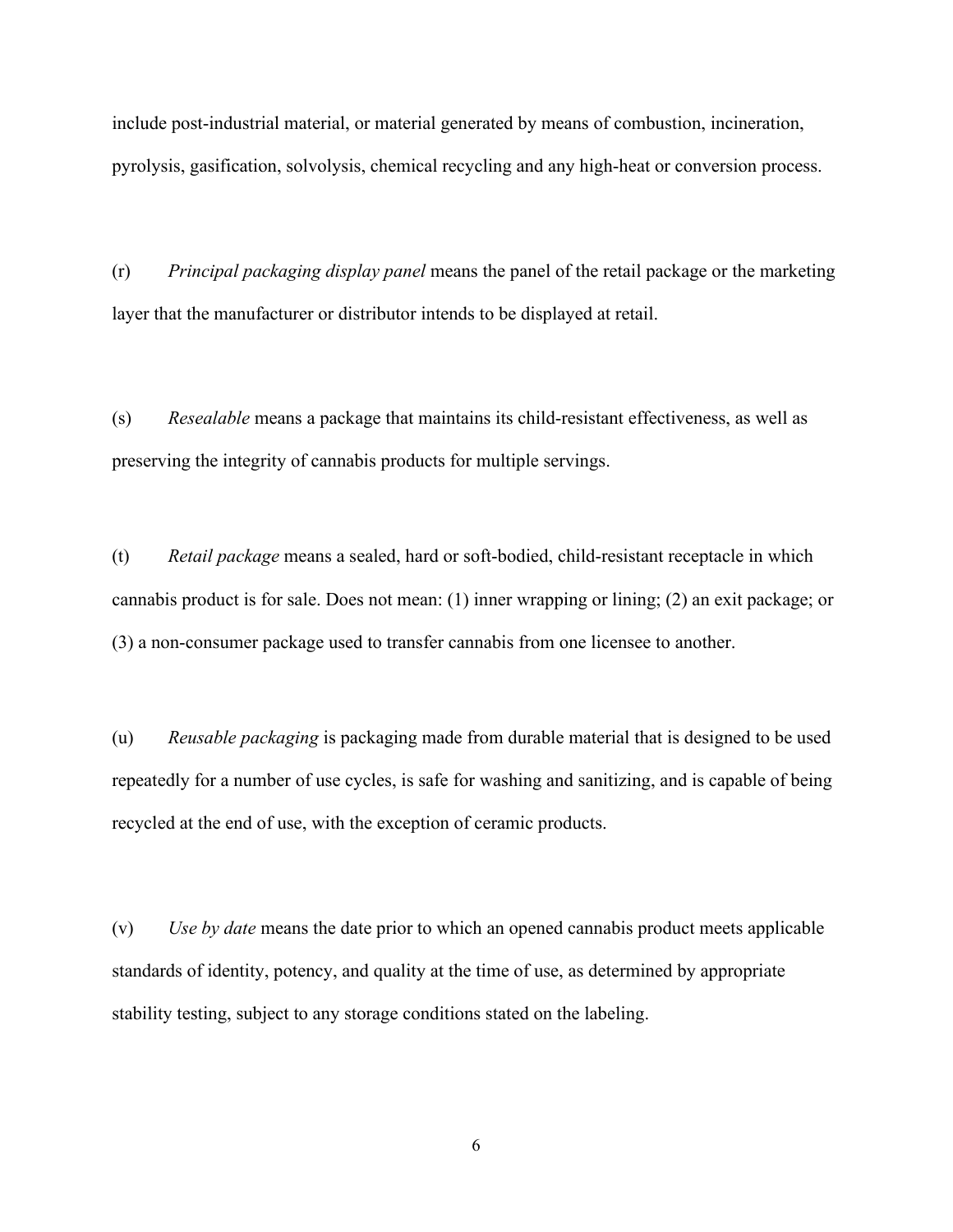(w) *Tamper-evident* means, with respect to a device or process, bearing a seal, a label or a marking that makes unauthorized access to or tampering with a package, product or container easily detectable.

(x) *Total THC* means the sum of the percentage by weight or volume measurement of tetrahydrocannabinolic acid multiplied by 0.877, plus, the percentage by weight or volume measurement of THC.

(y) *Universal symbol* means an image developed by the Office, and made available to licensees, that indicates that a retail package or product contains cannabis.

## **§128.2 Cannabis Product Retail Packaging Minimum Standards.**

- (a) A retail package shall:
- (1) be child-resistant;
- (2) be tamper-evident;
- (3) fully enclose the product, minimize oxygen exposure and prevent the contamination and/or degradation of the cannabis product; and
- (4) not impart any toxic or deleterious substance onto the cannabis product.

(b) A licensee shall maintain a copy of the certificate showing that each retail package into which the licensee places cannabis or cannabis products is child-resistant and complies with the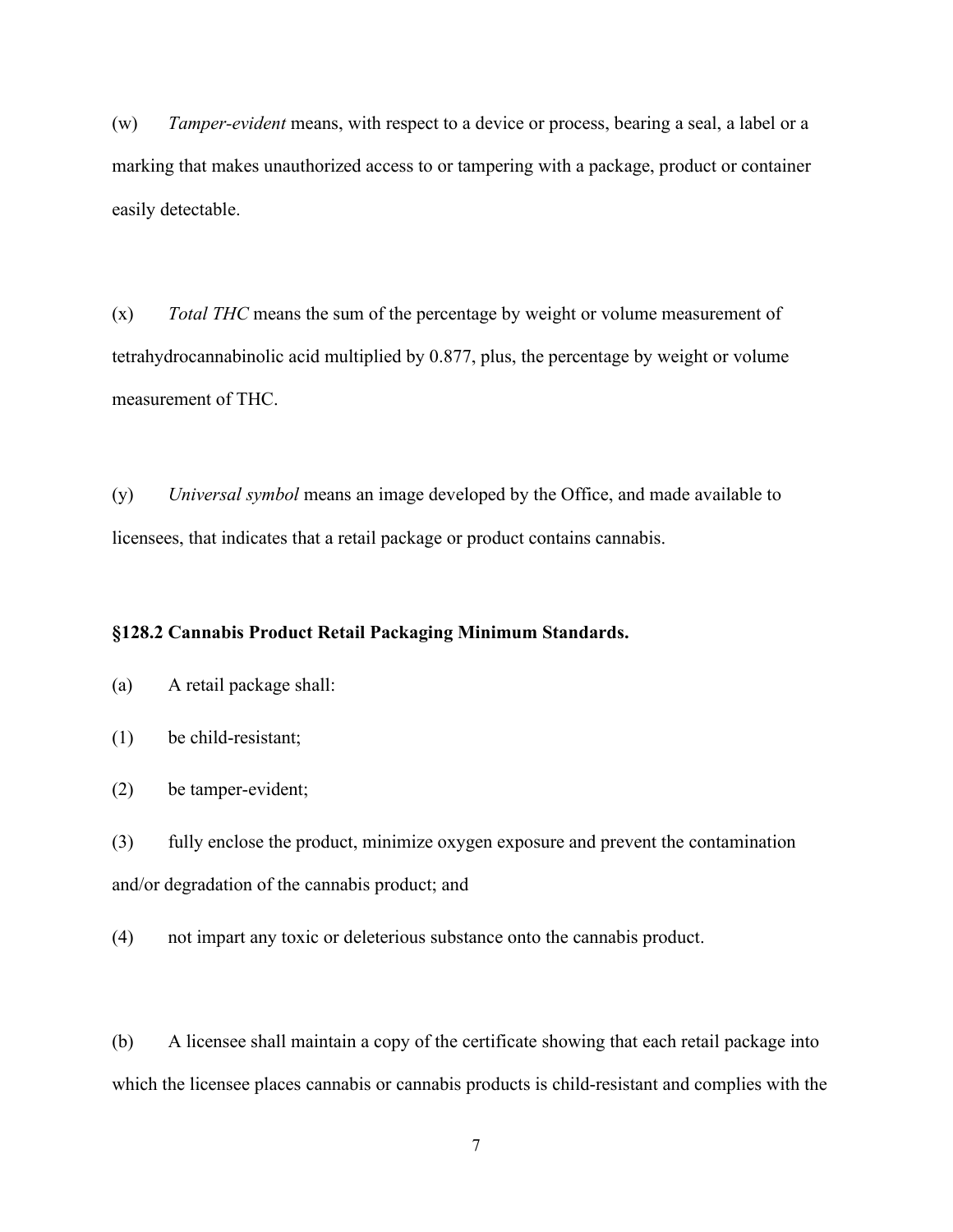requirements of 16 CFR **§**1700.15 for Poison Prevention Packaging Standards and 16 CFR **§**1700.20 for Testing Procedure for Special Packaging, as amended from time to time.

(c) The exit package is optional and is not required to be labeled but may include the retail dispensary's name or logo, providing such that name or logo complies with the provision of section 128.6 of this Part.

### **§ 128.3 Cannabis Product Retail Packaging Prohibitions.**

(a) A retail package shall not:

(1) contain brand elements beyond one brand logo and the brand name (which has size restrictions but can be any font and color as set forth in this Part);

(2) contain any pictures, images, or graphics, other than what is required by the Office;

(3) contain any features that emit scent or sound;

(4) contain any features that change or alter a package's appearance through technology,

other than for anti-counterfeiting purposes;

(5) be made attractive to individuals under twenty-one;

(6) be made of single-use plastic, unless containing a minimum 25% post-consumer recycled content; and

(7) violate any additional requirements as set out by the Office.

## **§ 128.4 Retail Packaging Sustainability Program.**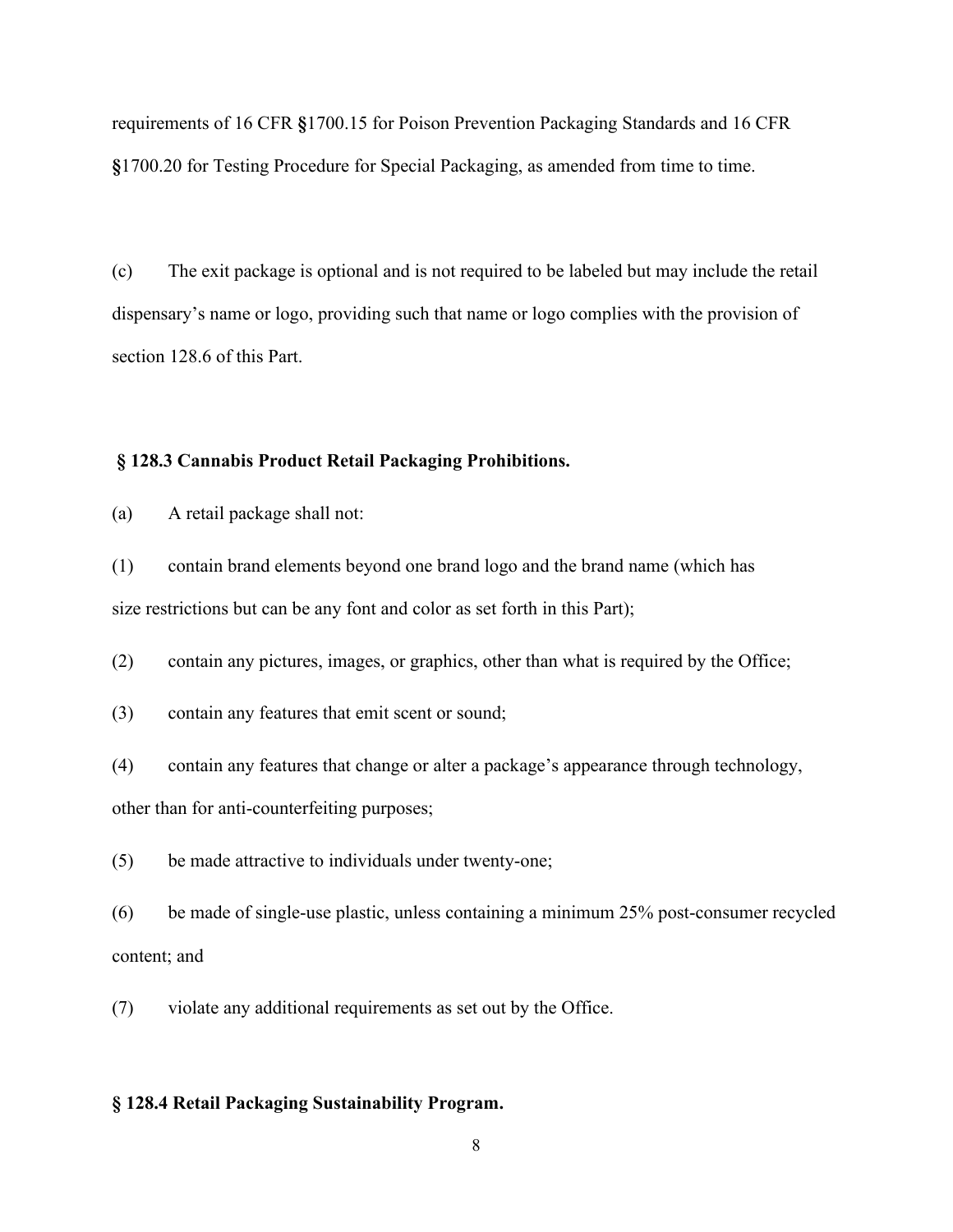(a) A licensee shall submit an environmental sustainability program for cannabis product packaging as part of the application process, if applicable for the license type. Such programs may include but are not limited to reuse strategies collecting reusable cannabis packaging components to be sanitized and refilled or reused as cannabis packaging, or sustainable packaging strategies that use non-plastic, compostable or recyclable materials, or packaging materials exceeding 25% post-consumer recycled content. Within two years of issuance of the license, the licensee shall submit to the Board or Office a revised environmental sustainability product packaging plan.

(b) Retail packages can be reused after appropriate sanitation and based on visual inspection, if the retail package is in good working order and does not appear to pose a risk of unintended exposure or ingestion of cannabis products. The visual inspection must ensure such retail packages are not brittle or have chips, cracks, or other imperfections that could compromise the child-resistant properties of the retail package or otherwise pose a threat of harm to a consumer.

(1) The retail packages shall be sanitized and disinfected either by a licensee or by a thirdparty to ensure that they do not contain any harmful residue or contaminants.

(c) Claims about recyclable or recycled content packaging shall comply with 16 CFR Part 260 regarding Guides for the Use of Environmental Marketing Claims.

(d) A licensee who packages products for retail sale shall annually report to the Office key metrics including but not limited to the total amount of packaging material, by weight, sold,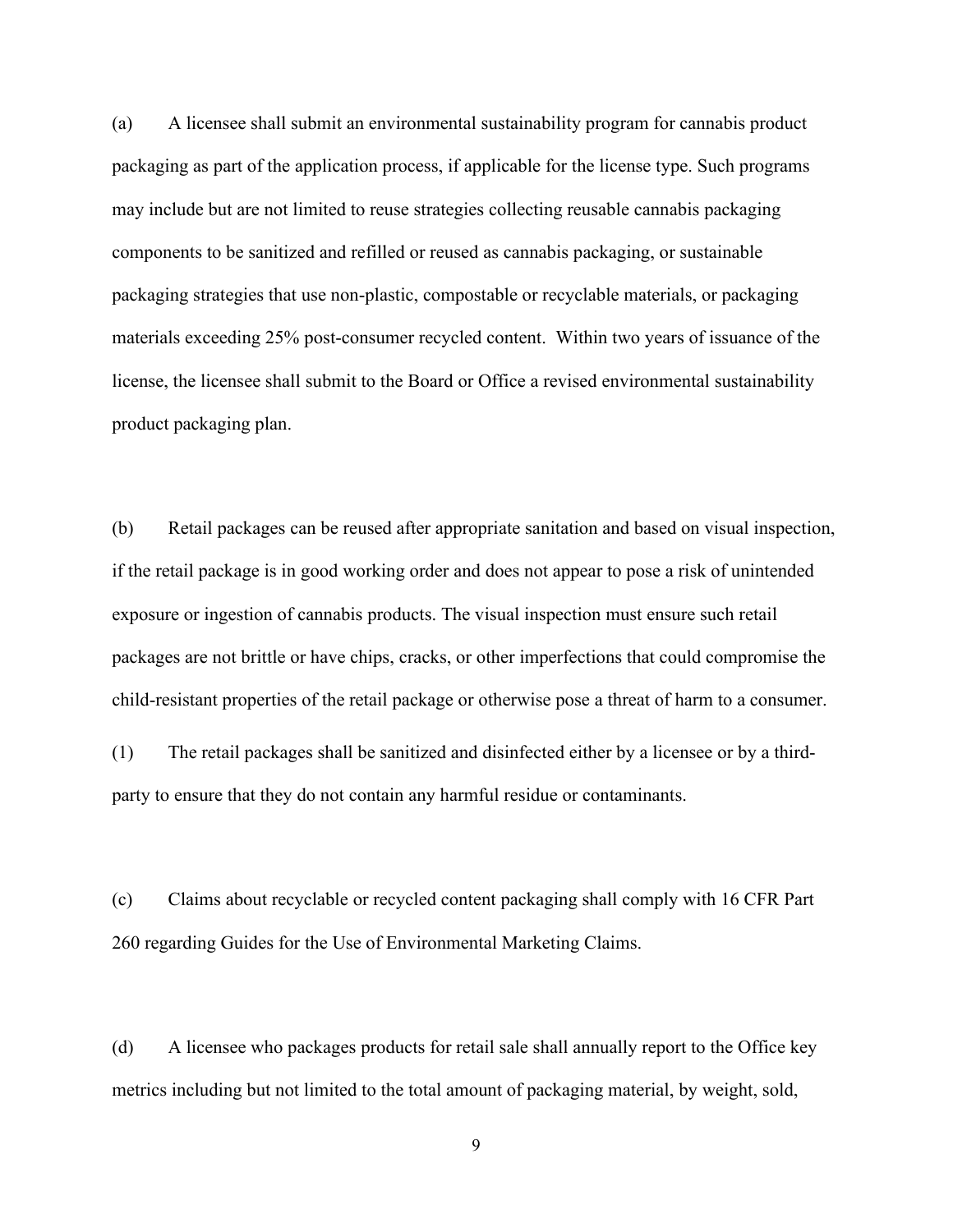offered for sale, or distributed into the state by the licensee in the prior calendar year; and the total costs of packaging material.

#### **§ 128.5 Cannabis Product Labeling Minimum Standards.**

(a) Licensees authorized to package cannabis products for retail sale shall ensure that the principal packaging display panel shall have a white background with black text containing the following information:

(1) milligrams per single serving of total THC (THC + THCA x  $0.877$ ), total CBD (CBD + CBDA x 0.877) content and any other marketed phytocannabinoids, or terpene profile;

(2) milligrams per package of total THC (THC + THCA x  $0.877$ );

(3) the amount of total THC (THC + THCA x  $0.877$ ) and any other marketed

phytocannabinoids as a percentage of volume, except if the cannabis product is in the form of an edible;

(4) number of servings in total for the cannabis product except for cannabis flower and other forms of cannabis for vaporization;

(5) weight of cannabis product; and

(6) lot number.

(b) The retail package and any marketing layer shall contain the following information:

(1) a list of all ingredients in descending order of predominance by weight in the cannabis product – both active and inactive. The ingredient list must include and separately list, in bold,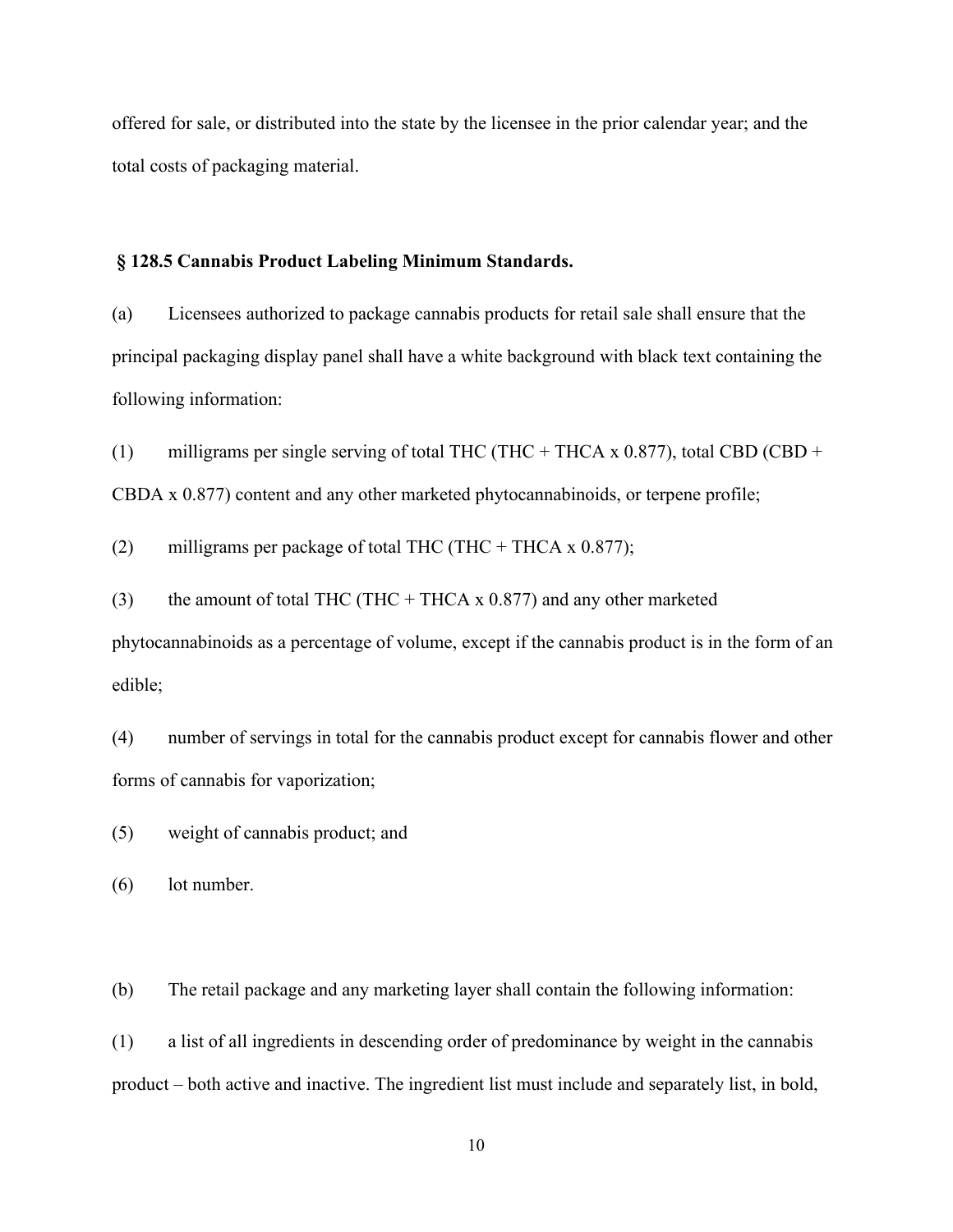any major allergens set forth in the Food Allergen Labeling and Consumer Protection Act of 2004, Title 21, as it relates to Food and Drugs, of the U.S. Code § 343, for misbranded food, as amended from time to time.

(i) Edible products and beverage products will include a nutritional label pursuant to Title 21, as it relates Food and Drugs, of the Codes of Federal Regulations §101.9(c) for nutrition labeling of food, as amended from time to time.

(2) a list of any solvent used to produce the cannabis product, if applicable;

(3) the date of expiration of the unopened cannabis product;

(4) use by date;

(5) the proper storage conditions;

(6) name, address, license number, and contact information of the manufacturer or distributor;

(7) any one of the following three universal symbols on the upper left 25% of the marketing layer at a minimum size of 1.25 inch in height for the square symbol, 0.5 inch in width for the vertical symbol, and 0.5 inch in height for the horizontal symbol. The symbol must be made conspicuous by printing the symbol on, or outlining the symbol with, a contrasting color;

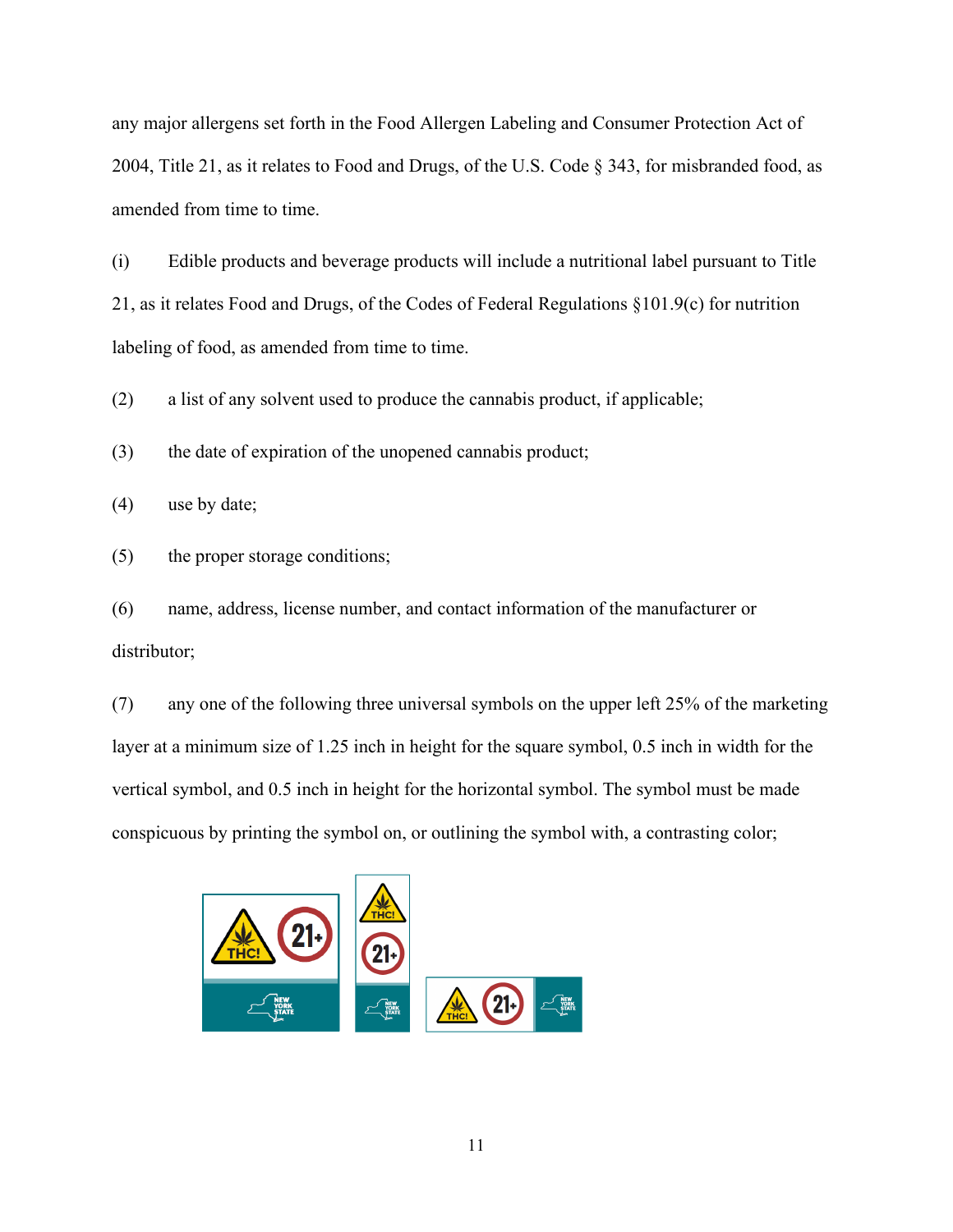(8) total THC and CBD milligrams in bold on the principal packaging display panel or marketing layer;

(9) include clear usage instructions;

(10) a scannable bar code or QR code linked to a downloadable certificate of analysis, or linked to a website where the certificate of analysis can be downloaded; and

(11) any other information required by the Board.

(c) Required labeling text on the retail package or any marketing layer must be no smaller than 6-point font size. Labeling text on the retail package or any marketing layer must be clearly written or printed and in the English language. In addition to the required labeling in English, licensees may include an additional, accurate foreign language translation on the retail package that otherwise complies with this Part.

(d) The marketing layer is optional, but if used by a licensee in addition to the required packaging, it must be labeled according to the requirements in section 128.5 of this Part.

(e) The information required pursuant to section 128.5(a) of this Part must be unobstructed and conspicuous. A licensee may include the required information by printing the information directly onto the retail package or by affixing multiple labels with the information to the retail package, provided that none of the information is obstructed. For example, and not by means of limitation, the information may appear on labels that may be accordion, expandable, extendable, or layered to permit labeling of small retail packages.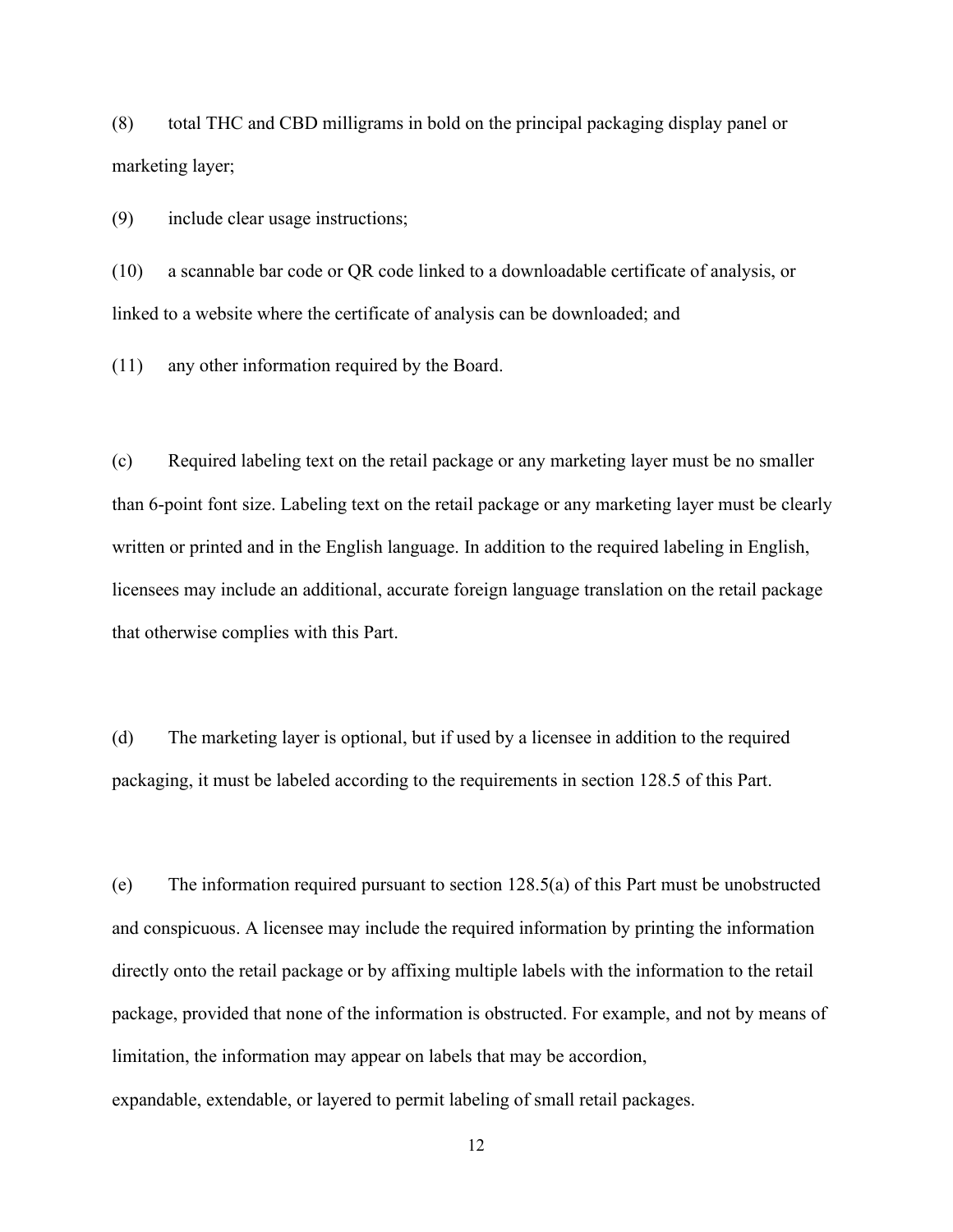(f) The retail packaging or marketing layer shall contain the following warnings:

(1) This product contains cannabis and THC;

(2) In all capital letters as indicated: "KEEP OUT OF REACH OF CHILDREN AND PETS. For use only by persons 21 years and older";

(3) Warning: Do not use if pregnant or nursing;

(4) National Poison Control Center 1-800-222-1222;

(5) For cannabis products intended to be smoked, inhaled, or vaporized: Warning: Smoking or vaping is hazardous to health;

(6) For cannabis products intended to be ingested orally: Warning: Effects of this product may be delayed by 4 or more hours;

(7) For all topical products: Warning: For topical use only. Do not eat or smoke; and

(8) Any other warning required by the Board.

(g) The warnings required pursuant to section  $128.5(f)$  of this Part shall be displayed as follows:

(1) in the English language;

(2) in Times New Roman, Calibri, Arial, or Helvetica;

(3) in text no smaller than size 6 font;

(4) bolded;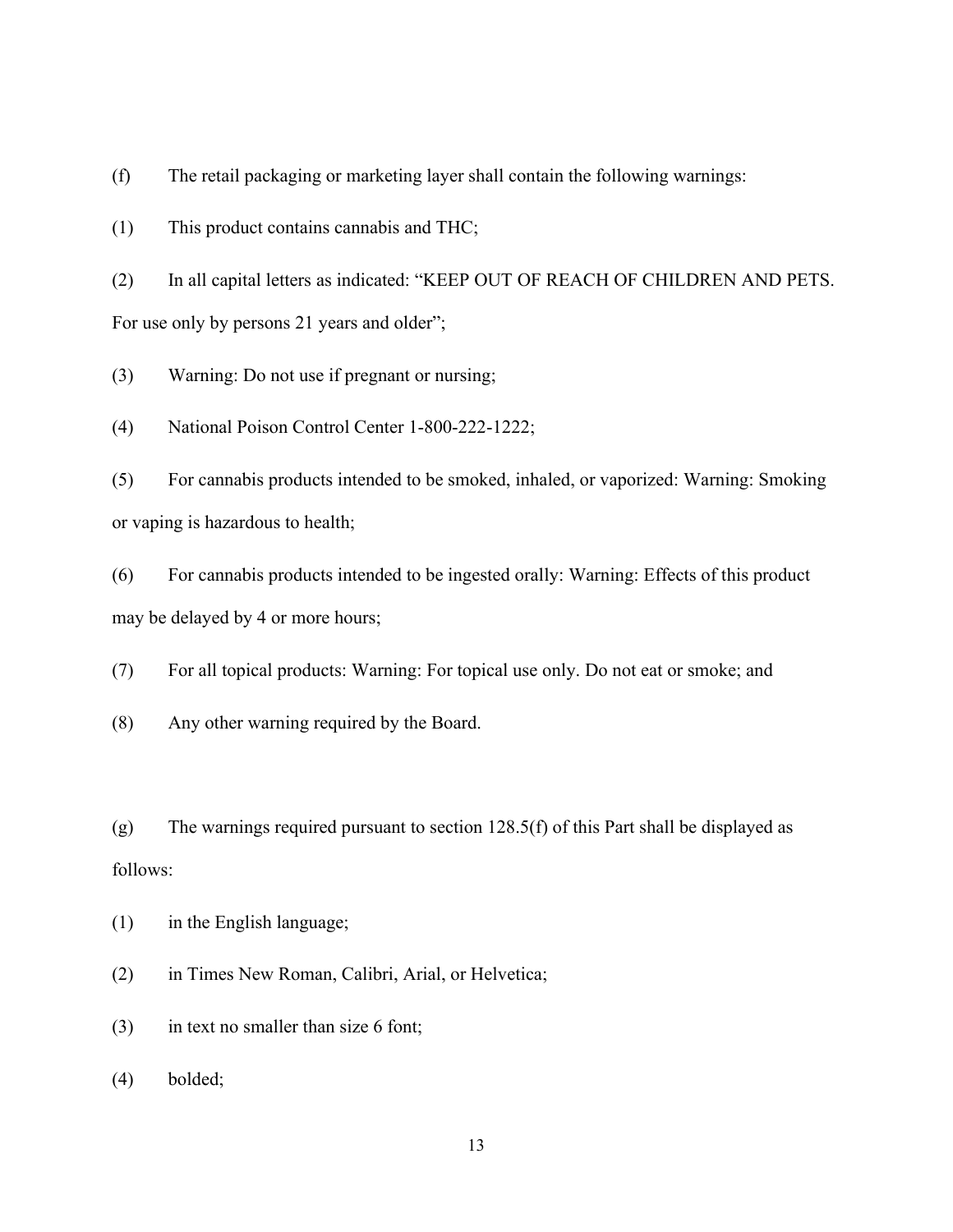(5) be legible, unobscured, and visible to the consumer; and

(6) in a bright yellow text box on the principal packaging display panel or marketing layer so as to stand out from other packaging and labeling. The use of a bright yellow color for the warning shall not render the retail package attractive to individuals under twenty-one as prohibited by section 128.3 of this Part. If the label or package are yellow in color, the text box shall be offset with a distinctive border so as to differentiate it from the surrounding label or package.

(h) In addition to the required warnings in section  $128.5(f)$  of this Part, the retail packaging or marketing layer shall include any rotating health warnings as determined by the Office.

(i) Any research licensee conducting research approved by the Office involving human subjects shall comply with all packaging and labeling requirements, unless the licensee receives prior written approval for a waiver of specific packaging or labeling requirements in connection with any research approved by the Office. The waiver may extend to a licensee providing cannabis or cannabis products for an approved research study.

#### **§ 128.6 Cannabis Product Labeling Prohibitions.**

(a) No retail package or marketing layer shall display any content or be labeled in any manner that:

(1) is made attractive to individuals under twenty-one as defined in 128.1(b) of this Part;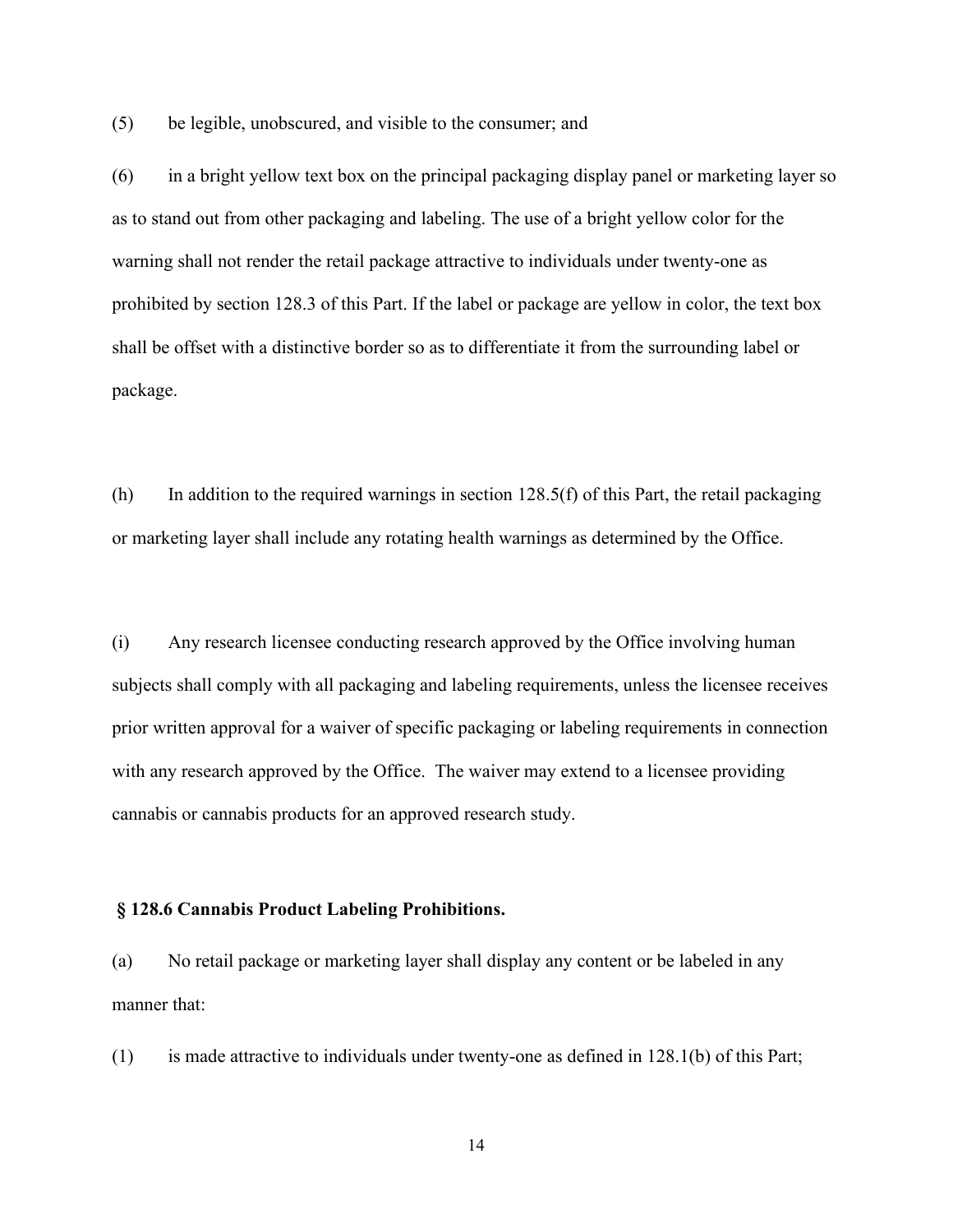(2) includes any false or misleading statements including, but not limited to, any health claims;

(3) includes the term "organic";

(4) includes the term "craft" unless the processor meets the term as defined in Part 118 of this Chapter;

(5) causes a reasonable consumer confusion as to whether the cannabis product is trademarked, marked or labeled in a manner that violates any federal trademark law or regulation;

(6) contains any illustration or content that falsely portrays cannabis or cannabis products as being authorized under or part of Article 3 or Article 5 of the Cannabis Law;

(7) depicts cannabis, excluding the universal symbol as required by section 128.4 of this Part, cannabis products, or paraphernalia;

(8) promotes overconsumption;

(9) promotes price, price reductions, or any other discount or coupon;

(10) depicts a child or other person reasonably appearing to be under the age of twenty-one; and

(11) violates additional prohibitions as set out by the Office.

## **§ 128.7 Retail Packaging and Labeling Violations and Penalties.**

(a) The Board may suspend, cancel, or revoke a license and impose any other penalties as authorized by Subchapter J of this Title and the Cannabis Law for the following violations: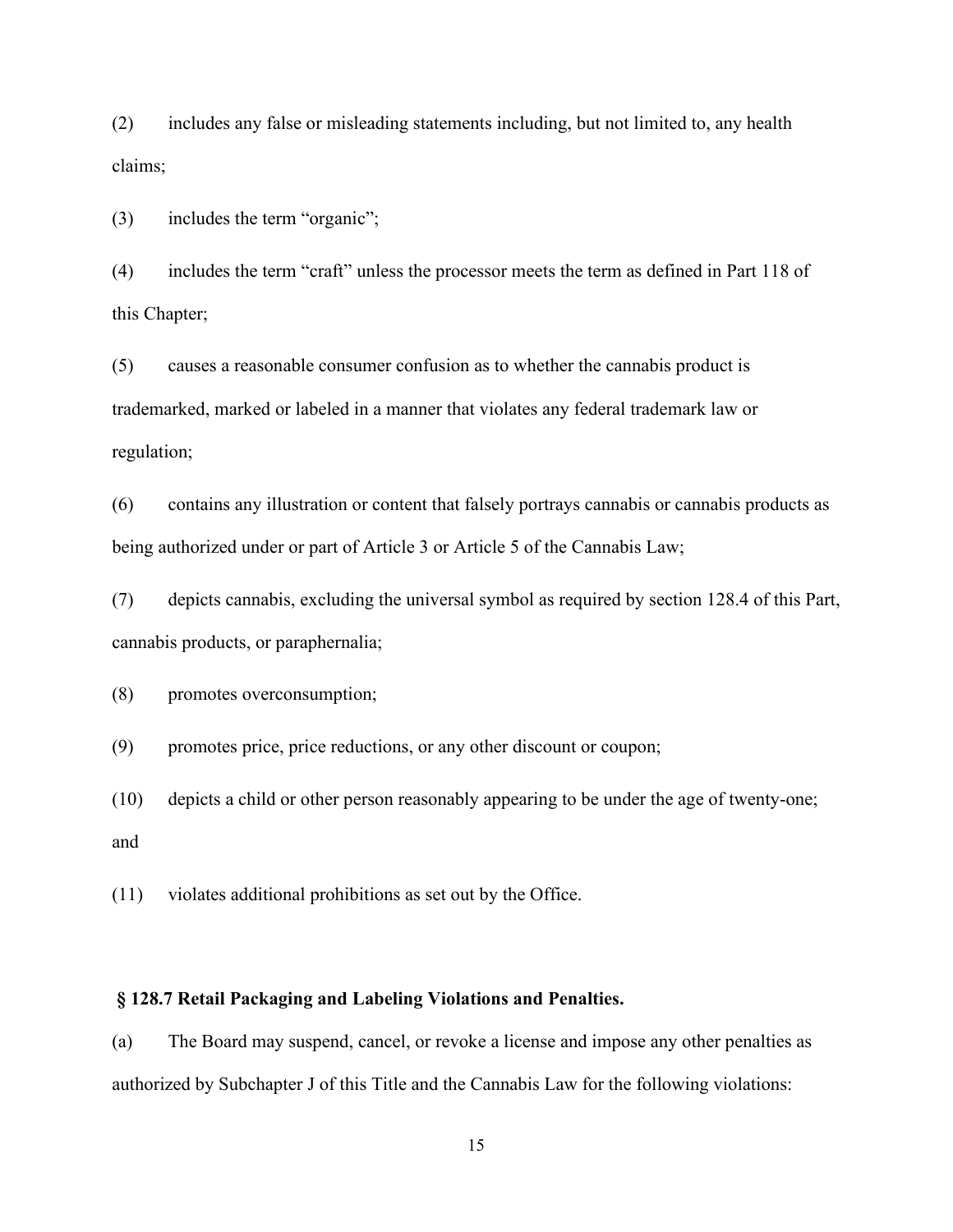(1) failing to comply with this Part; and

(2) transferring, selling, or offering to sell a cannabis product for retail sale to a consumer or to another licensee that is not packaged or labeled in accordance with this Part.

(b) If a licensee receives a cannabis product for retail sale that is not packaged or labeled in accordance with this Part, the licensee must immediately notify the Office and either:

(1) return the cannabis product to the licensee who transferred the item or product to the licensee; or

(2) in the event the cannabis product is packaged according to this Part but is not labeled according to Part 128, correct the labeling by adding only the information required to make the labeling compliant. If the noncompliance cannot be corrected by affixing a label with the required information, the cannabis product must be returned to the licensee who manufactured the cannabis product and transferred it to the licensee.

(c) If a licensee returns a cannabis product to the licensee who transferred the product, the licensee must document the return and the reason for the return in the inventory tracking system.

#### **§ 128.8 Referenced Material**

(a) Regulations included in Part 128 of this Title contain references to documents for information as to the standards to be met or guidelines and methodologies to be used in meeting the requirements of specific regulations. In addition, copies of referenced materials are available for public inspection and copying at the Albany office of the New York State Department of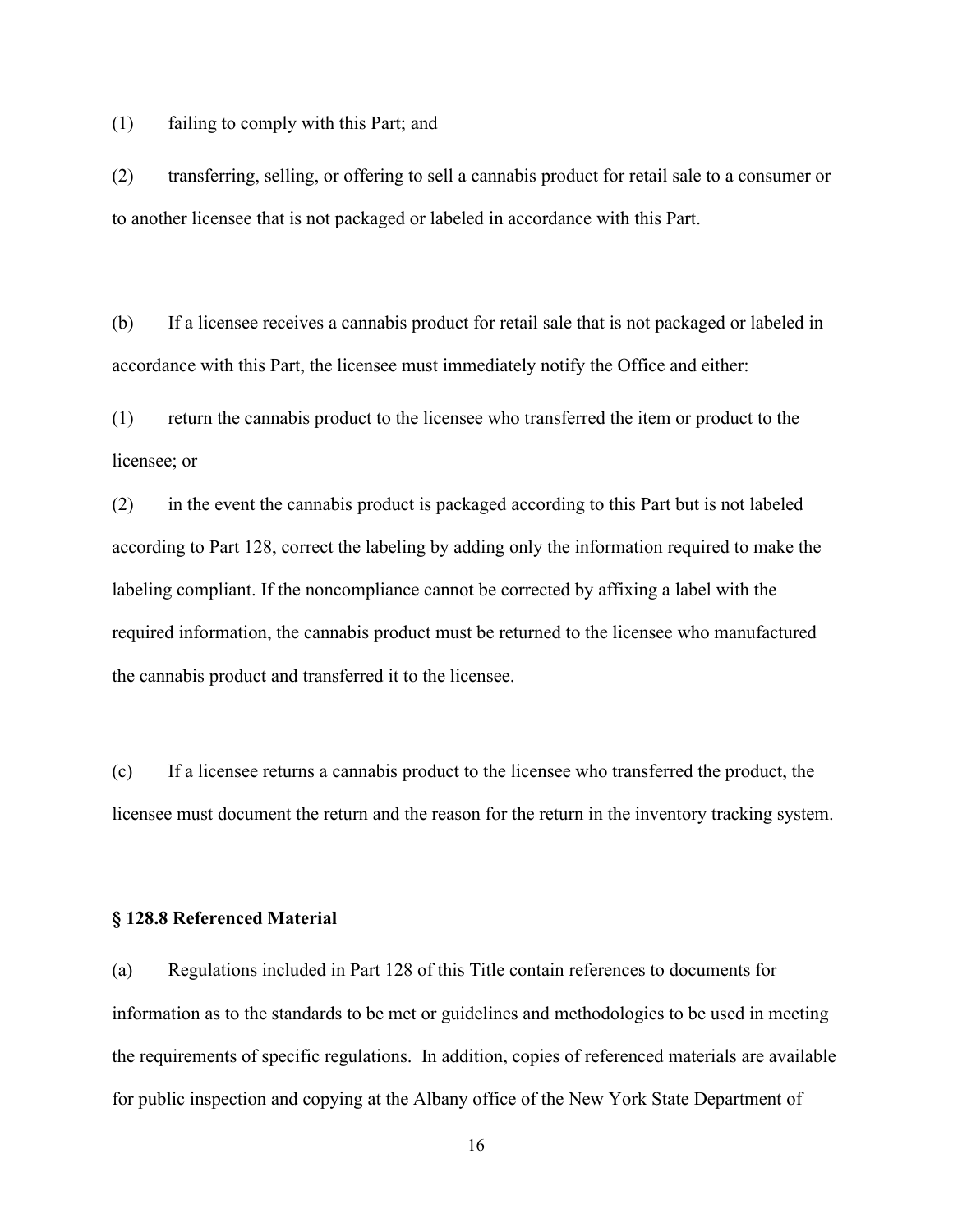State.

Table 1

| <b>Regulation</b>      | <b>Referenced Material</b>                        | <b>Availability</b> |
|------------------------|---------------------------------------------------|---------------------|
| 9 NYCRR Part/sec./etc. | <b>CFR (Code of Federal Regulations) or other</b> |                     |
| 128.1(f)(1)            | Title 16 §§ 1700.15 and 1700.20 (January 1, 2021) | ÷                   |
| 128.2(b)               | Title 16 §§ 1700.15 and 1700.20 (January 1, 2021) | ÷                   |
| 128.4(c)               | Title 16 CFR Part 260 (January 1, 2021)           | ÷                   |

\* Any printed editions of the *Code of Federal Regulations* (CFR) can be obtained by calling the

Superintendent of Documents, U.S. Government Printing Office, at (202) 512-1800. Electronic copies of CFR sections may also be obtained at Government Printing Office (GPO) which

contains the most recent revisions, can be searched directly at: https://www.ecfr.gov/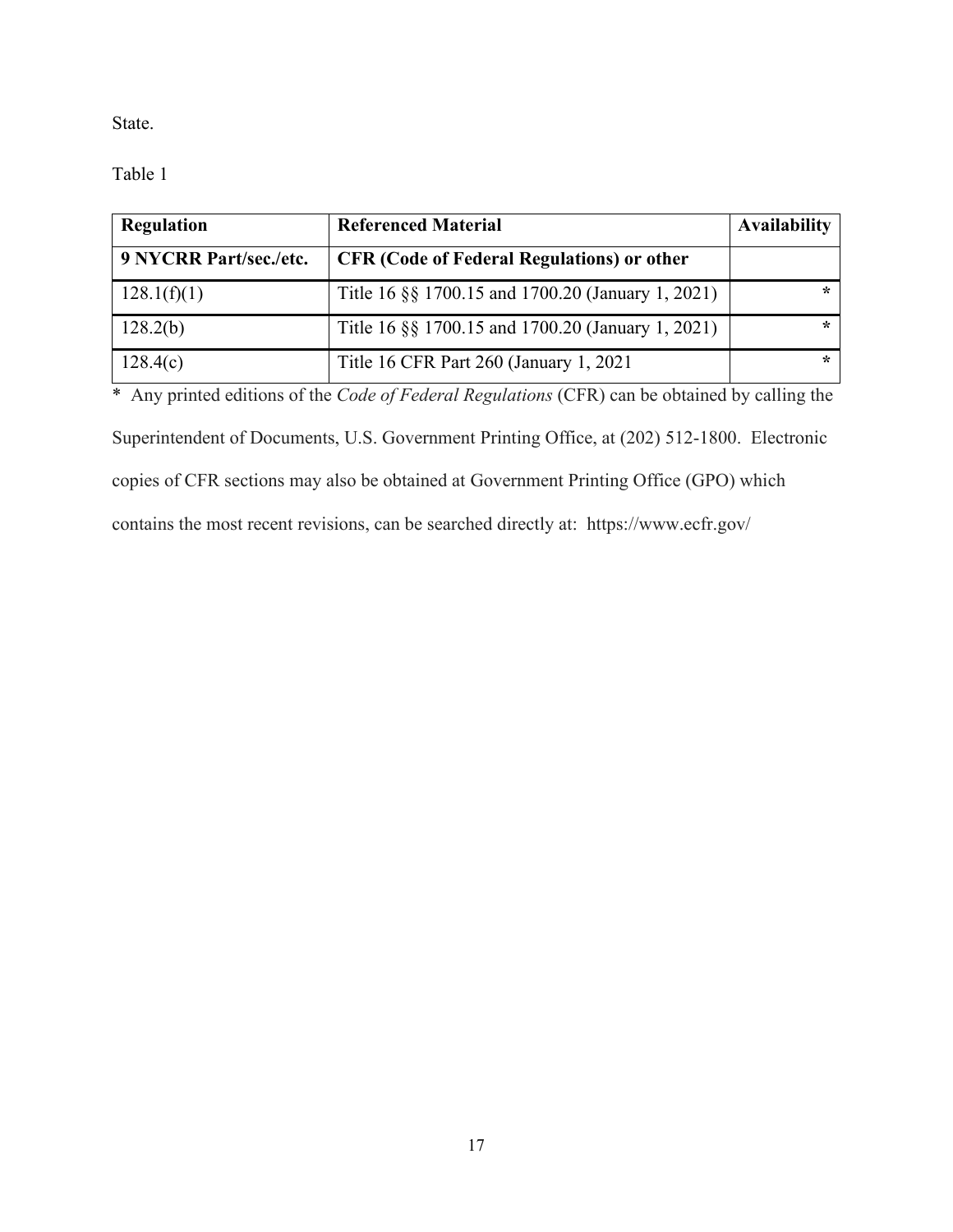# Part 129

- Part 129 Adult-Use Marketing and Advertising
- **§ 129.1 Definitions.|**
- **§ 129.2 Adult-Use Marketing and Advertising General Requirements.**
- **§ 129.3 Adult-Use Marketing and Advertising Prohibitions.**
- **§ 129.4 Outdoor Signage.**
- **§ 129.5 Adult-Use Marketing and Advertising Violations and Penalties.**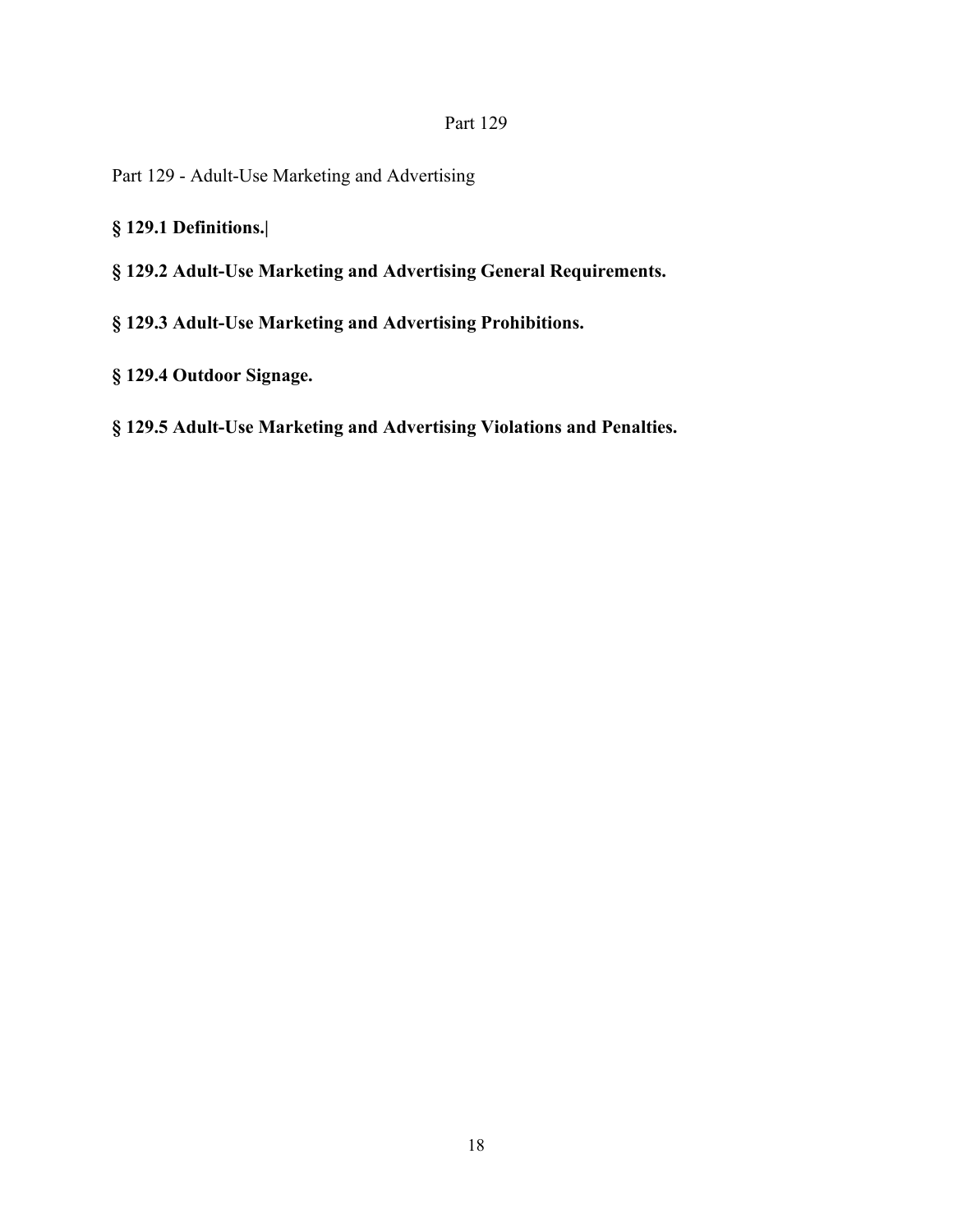#### **§ 129.1 Definitions.**

For purposes of this Part, the terms used herein shall have the meanings ascribed to them in section 128.1 of this Title.

#### **§ 129.2 Adult-Use Marketing and Advertising General Requirements.**

(a) A licensee may use its brand on labeling, signage, and other material subject to Parts 128 and 129 of this Title.

(b) A licensee is permitted to develop advertising and marketing materials, provided the primary purpose of the advertising is to displace the illicit market and inform the consumer of the location of licensed retail dispensaries. A licensee may engage in reasonable advertising practices that are not otherwise prohibited in this Part, provided the marketing and advertising does not jeopardize public health or safety, promote youth use, or be attractive to individuals under twenty-one.

(c) Any marketing or advertisement of cannabis or cannabis products shall include the following statements, in a conspicuous manner on the face of the marketing material or advertisement or be read aloud clearly at the same volume and pace as the rest of the advertisement.:

"For use only by adults 21 years of age and older. Keep out of reach of children and pets. In case of accidental ingestion or overconsumption, contact the National Poison Control Center hotline 1-800-222-1222 or call 9-1-1. Please consume responsibly."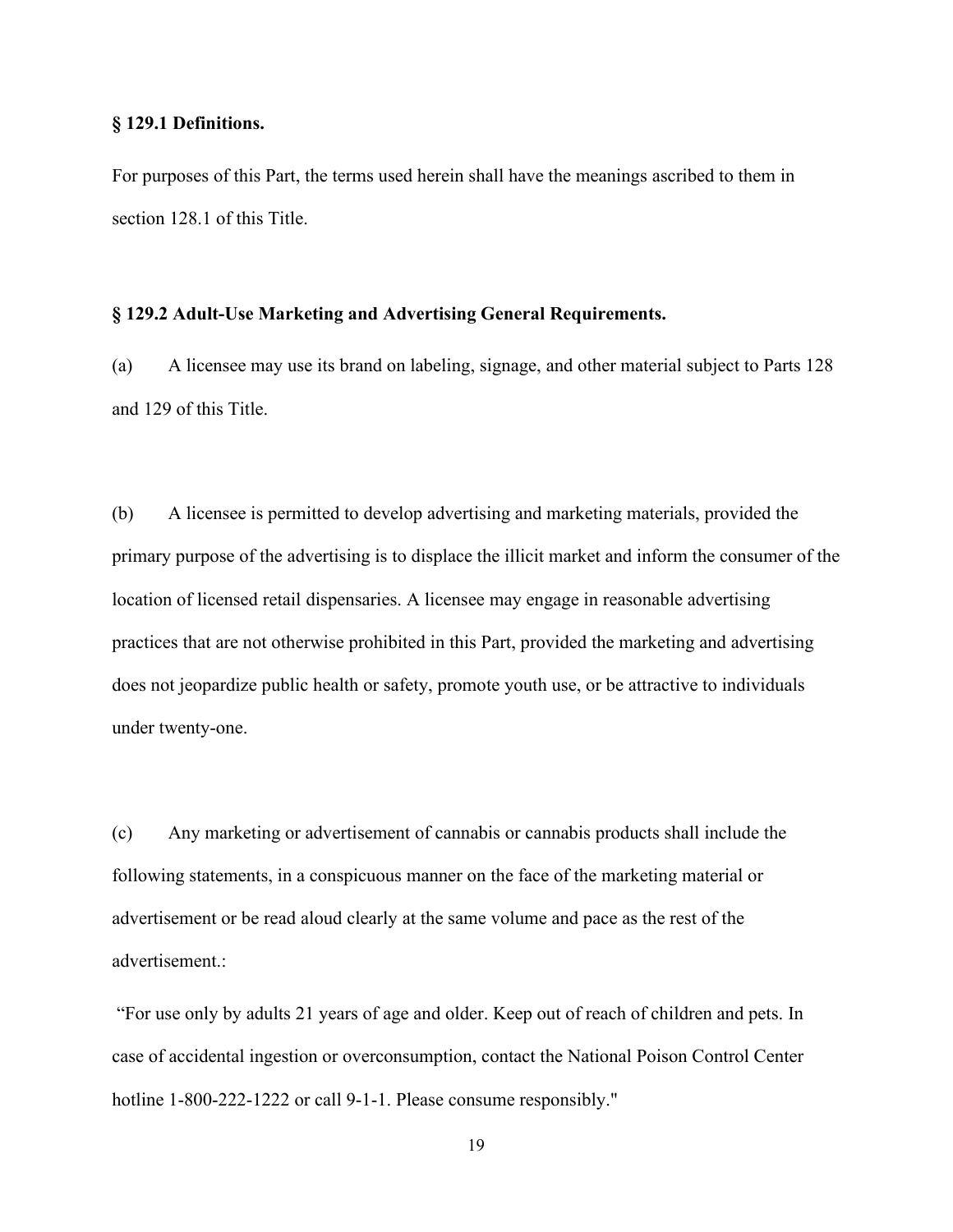(d) Any marketing or advertising of cannabis or cannabis products shall include one of the following warnings in a rotating manner as directed by the Office, in their entirety in a conspicuous manner on the face of the marketing material or advertisement:

(1) "Cannabis may cause impairment and may be habit forming.";

(2) "Cannabis can impair concentration, coordination and judgment. Do not operate a vehicle or machinery under the influence of cannabis.";

(3) "There may be health risks associated with consumption of this product.";

(4) "Cannabis is not recommended for use by persons who are pregnant or nursing." or

(5) Other warnings as determined by the Board.

(e) Warnings in print or digital advertisements pursuant to sections 129.2(c) and 129.2(d) of this Part shall be displayed as follows:

(1) in the English language;

(2) in Times New Roman, Calibri, Arial, or Helvetica;

(3) in text no smaller than size 6 font;

(4) bolded;

(5) be legible, unobscured, and visible to the consumer; and

 $(6)$  in a bright yellow text box so as to stand out from the surrounding advertisement. The use of a bright yellow color for the warning shall not render the advertisement attractive to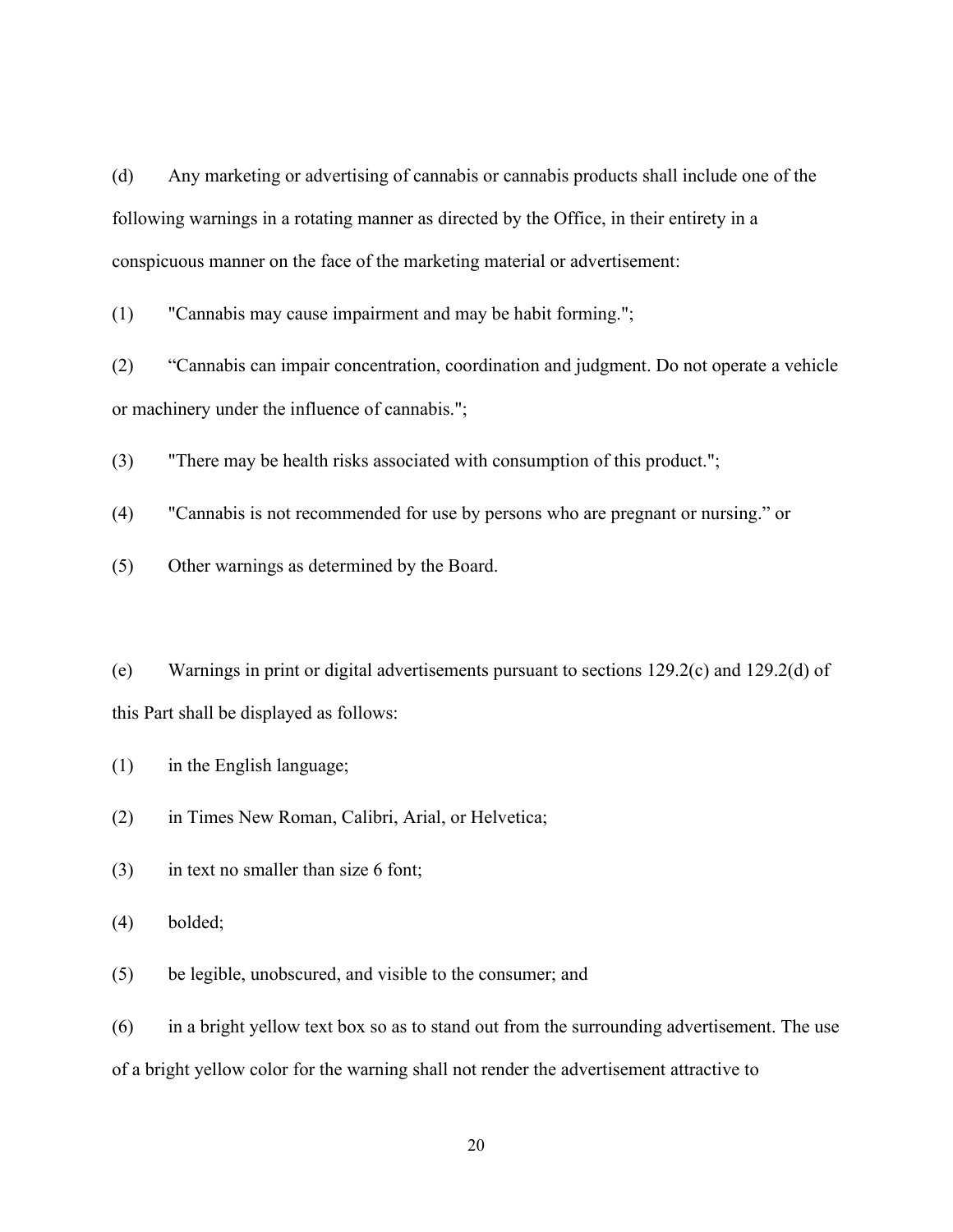individuals under twenty-one as prohibited by section 129.2 of this Part. If the surrounding advertisement is yellow in color, the text box shall be offset with a distinctive border so as to differentiate it from the surrounding advertisement.

(f) A licensee shall include the New York State HOPEline phone number, text number, and website or QR code on any advertising or marketing materials, by displaying the information on visual media or by reading the information in audio media.

(g) A licensee shall only advertise cannabis products, cannabis paraphernalia, or goods or services related to cannabis or cannabis products by means of television, radio, print, internet, mobile applications, social media, other electronic communication, or print publication if the licensee has reliable evidence that at least 90%, unless otherwise determined by the Office, of the audience for the advertisement is reasonably expected to be twenty-one years of age or older. The burden of proof of the audience composition lies with the licensee.

(h) A licensee shall maintain records and documentation to establish that its advertising and marketing meet the requirements of this Part.

(i) A licensee may sponsor a charitable, sports, or similar event provided however, a licensee shall not engage in advertising at, or in connection with, such an event unless the licensee has reliable evidence that at least 90%, unless otherwise determined by the Office, of the audience at the event and/or viewing advertising in connection with the event is reasonably expected to be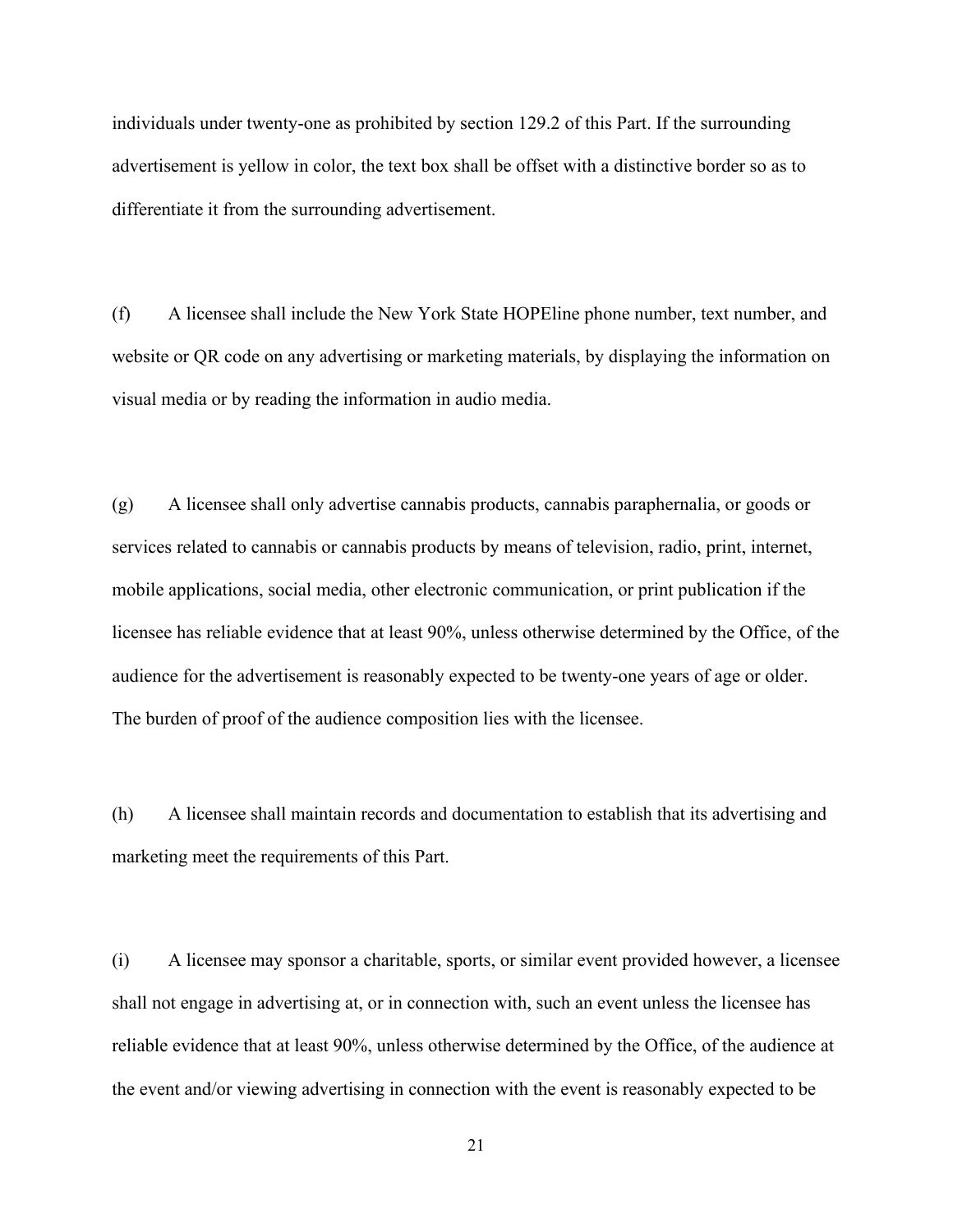twenty-one years of age or older. Advertising and marketing at eligible events must comply with this Part.

(j) A licensee shall limit the apparel displaying its brand and trademark used in connection with the sale of apparel displaying its brand to only adult sizes. Such apparel shall only be sold by the licensee within its licensed premises. The universal symbol as determined in Part 128.4(b)(8) of this Title cannot be used in branded apparel.

(k) A licensee shall accurately and legibly include its name and license number on all advertising and marketing for its products.

(l) A licensee who advertises via a website or digital application shall have a mechanism designed to keep those under the age of twenty-one from visiting the website or digital application.

(m) A licensee who has entered into an intellectual property licensing agreement, marketing or advertising agreement or any other agreement in which a licensee authorizes the use of its intellectual property, or allows a third party to market or advertise on its behalf, the licensee is responsible to ensure that such agreement, intellectual property use, marketing or advertising shall comply with Part 128 and Part 129 of this Title.

(n) Additional requirements as set out by the Office.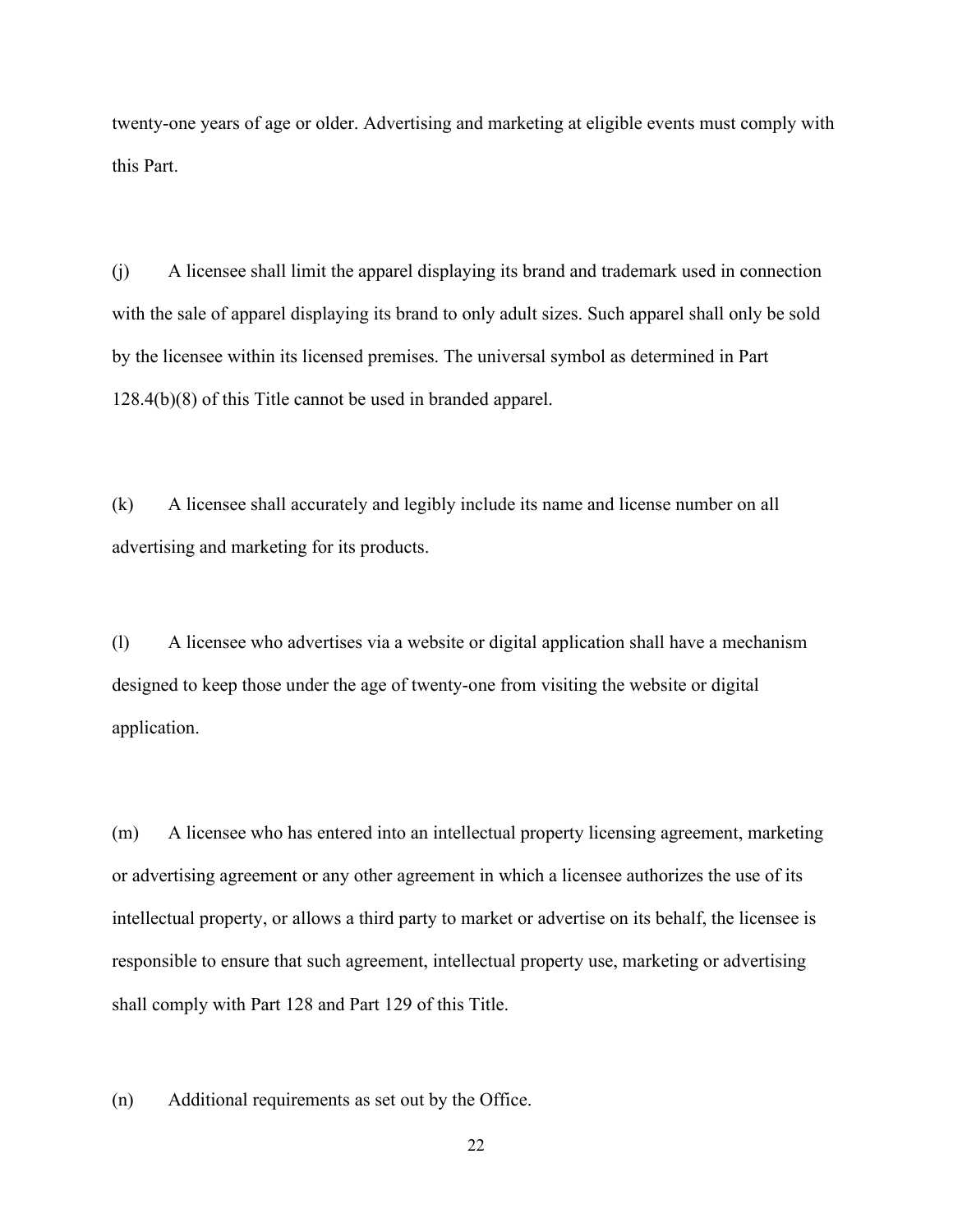#### **§ 129.3 Adult-Use Marketing and Advertising Prohibitions.**

(a) No marketing or advertising of cannabis products shall:

(1) depict cannabis not otherwise permitted by section 128.4 of this Title or paraphernalia;

(2) use or display images designed in any manner to be attractive to individuals under twenty-one;

(3) use audio that may be attractive to individuals under twenty-one, including but not limited to using children's voices or cartoon voices;

(4) be on or in the form of a billboard;

(5) use or display colloquial references to marijuana and cannabis or depictions or digital images or icons, whether animated or static, of cannabis, cannabis products, paraphernalia, or the imagery or action of smoking or vaping, including but not limited to "stoner", "chronic", "weed", "pot", or "sticky buds";

(6) be false or misleading, including making any health claims or a representation that use of cannabis has curative or therapeutic effects;

(7) promote overconsumption or rapid consumption;

(8) promote product potency or THC concentration;

(9) promote price, price reductions, or any other discount, customer loyalty program, or coupon;

(10) falsely portray cannabis or cannabis products as being in compliance with Article 3 and Article 5 of the Cannabis Law;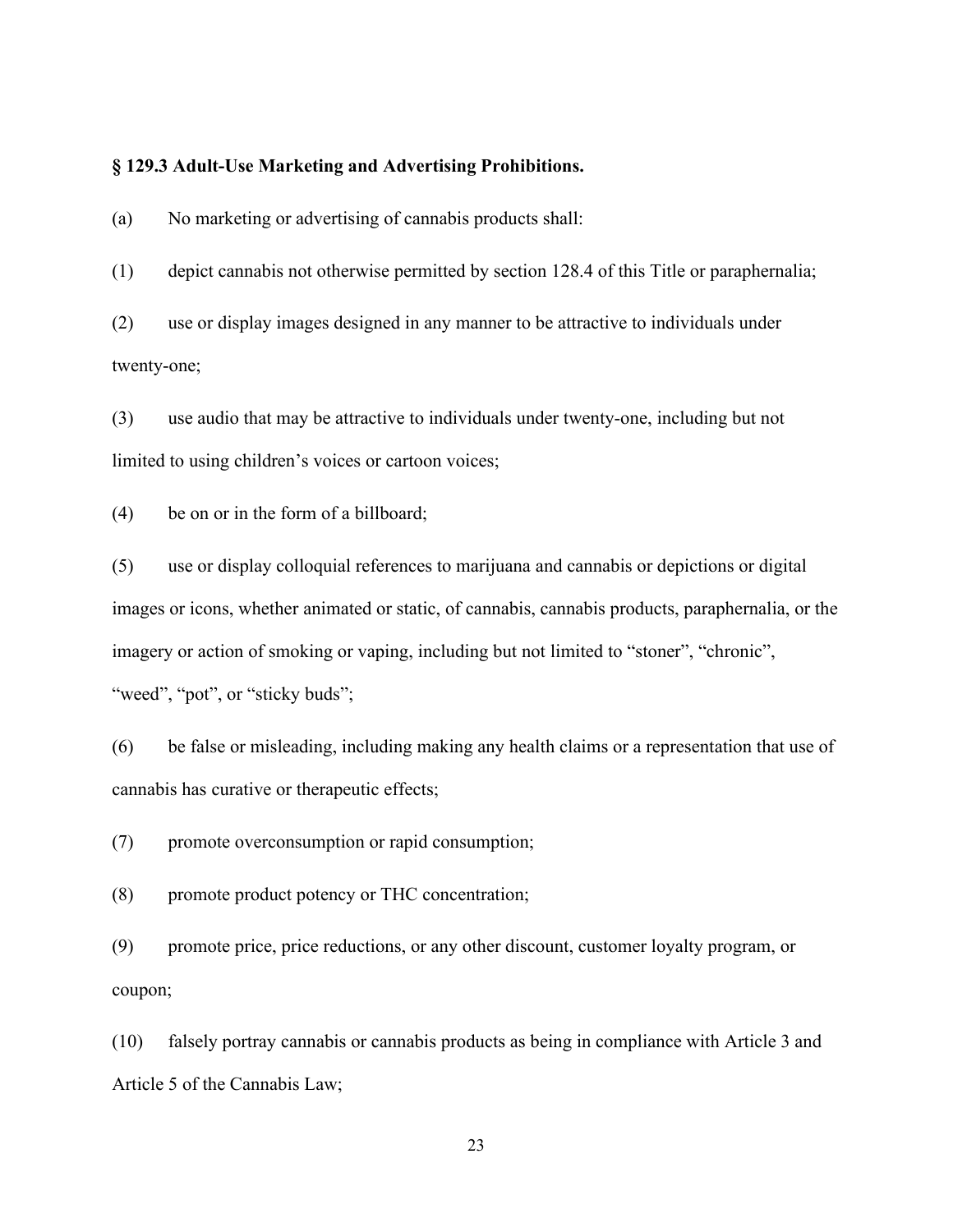(11) assert that cannabis or cannabis products are safe because they are regulated by the Board or Office;

(12) depict a child or other person under the age of twenty-one or reasonably appearing to be under the age of twenty-one. Talent portrayed in cannabis advertising should be a minimum of twenty-five years old, substantiated by proper identification;

(13) use the term "organic;"

(14) contain any obscene or indecent statement, design, or representation, picture, or illustration;

(15) be within or be readily observed within 500 feet of an elementary or secondary school grounds as defined in Education Law, recreation center or facility, childcare center, playground, public park, or library;

(16) disparage products of another cannabis business;

(17) encourage the transportation of cannabis across state lines or otherwise encourage illegal activity;

(18) be on or through handbills that are passed out in public areas including but not limited to parking lots and publicly owned property;

(19) a licensee's brand cannot include medical symbols that might reasonably lead a consumer to think the product is a medical product;

(20) sponsor an event using a licensee's brand, business, or trade name;

(21) utilize unsolicited pop-up or banner advertising on the internet other than on agerestricted websites for people twenty-one and over who consent to view cannabis-related material;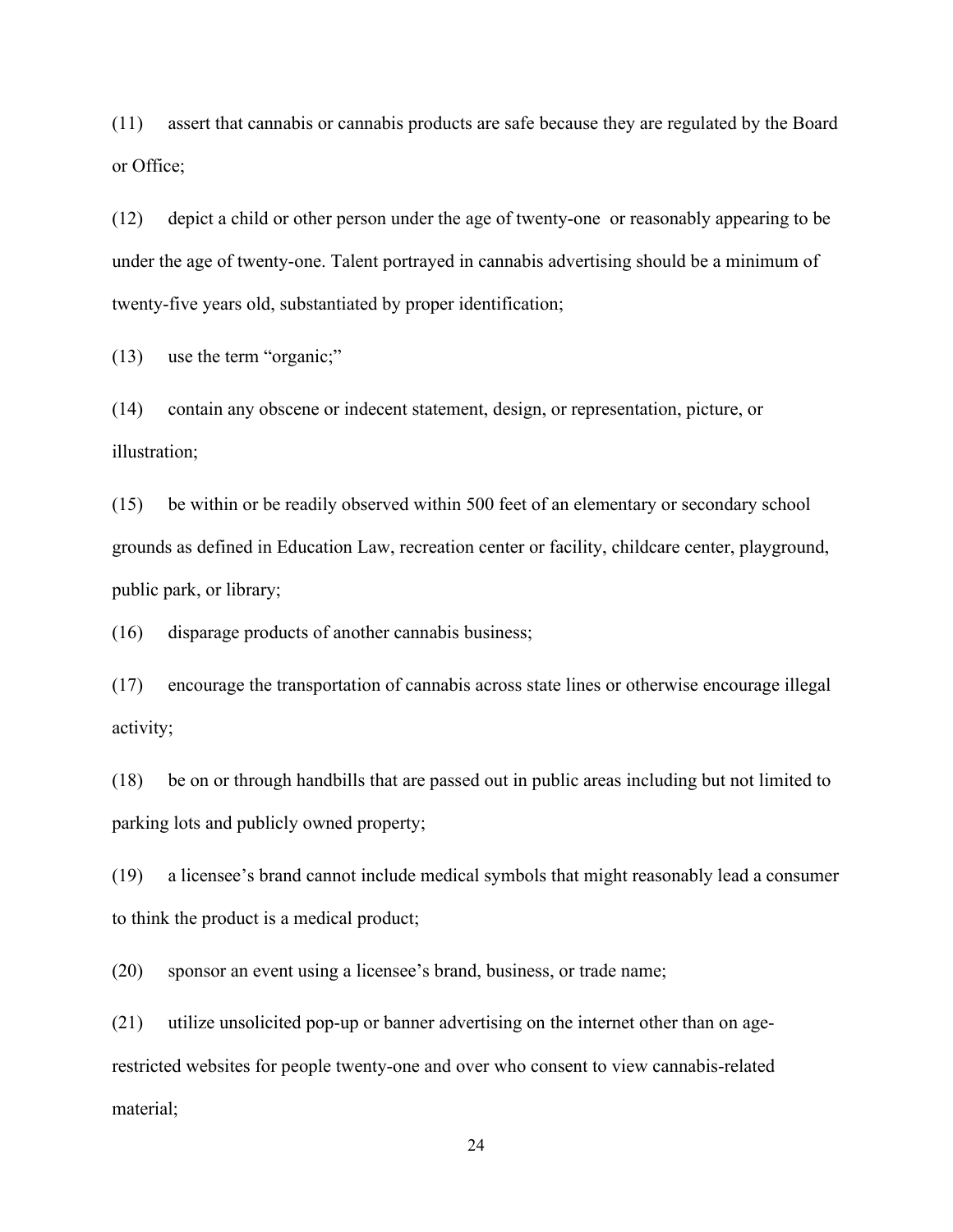(22) produce any items for sale or promotional gifts, such as T-shirts or novelty items, bearing a symbol of or references to cannabis. This prohibition shall not pertain to cannabis paraphernalia sold to consumers;

(23) advertise through the marketing of free promotional items including, but not limited to, gifts, giveaways, discounts, points-based reward systems, customer loyalty programs, coupons, and "free" or "donated" cannabis products, except for the provision of branded exit packages by a licensee for the benefit of customers after a retail purchase is completed; or

(24) violate additional prohibitions determined by the Board or Office.

(b) A licensee shall not permit the use of their trademarks, brands, names, locations, or other distinguishing characteristics for third-party use on advertising in a manner that does not comply with this Part or any other statute, rule or regulation.

## **§ 129.4 Outdoor Signage.**

(a) Outdoor retail store signage for the purpose of alerting individuals to the location of an adult-use cannabis retail dispensary is permitted provided such signs:

(1) are limited to the following information:

- (i) business or trade name,
- (ii) business location, and
- (iii) the nature of the business;
- (2) are affixed to a building or permanent structure;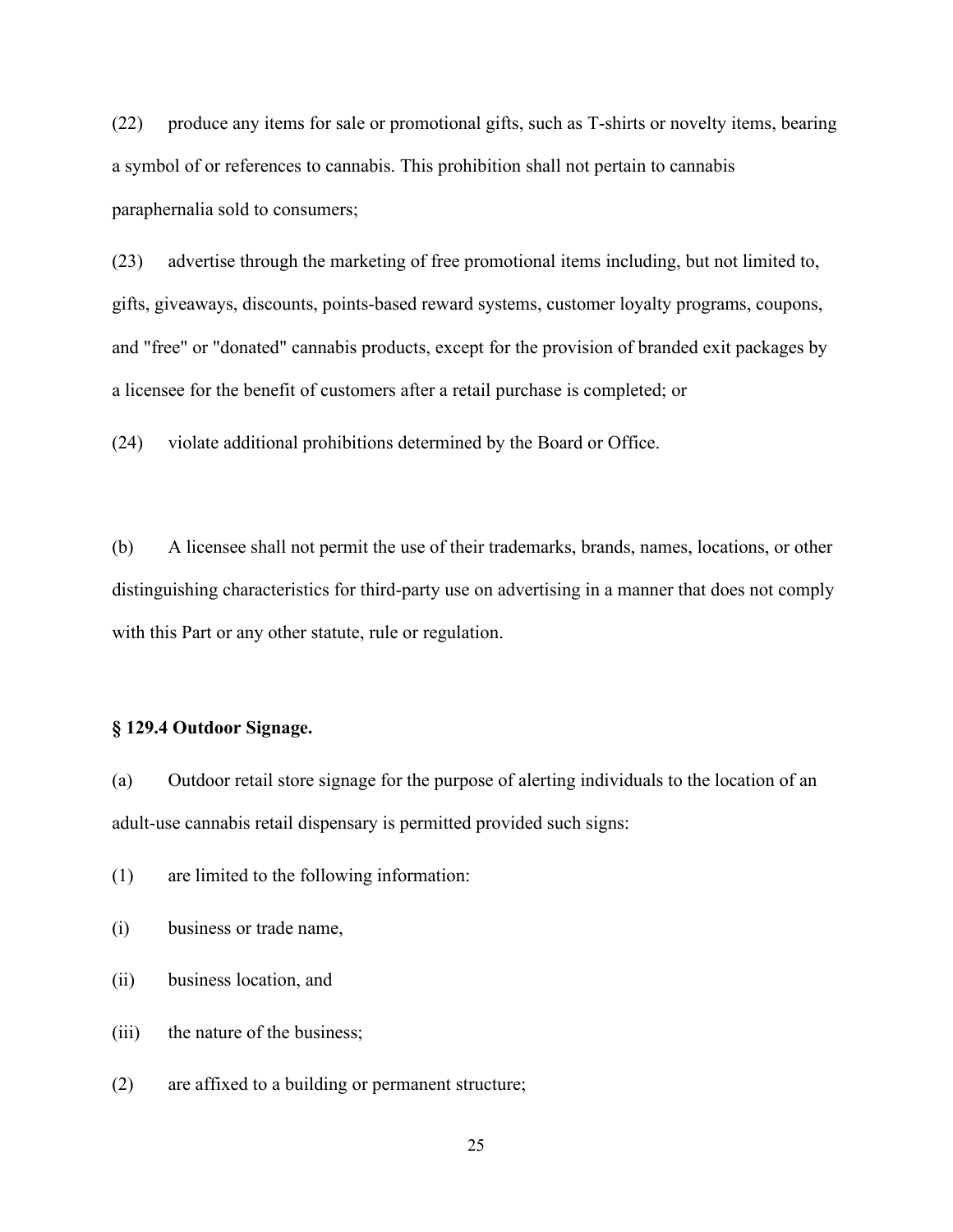- (3) are both limited to sixteen hundred square inches;
- (4) are not illuminated by neon lights;
- (5) are not on vehicles;
- (6) do not total more than two in number per licensee; and
- (7) do not depict cannabis, cannabis products, or the imagery or action of smoking or vaping.

(b) Outdoor marketing or advertising is prohibited on signs and placards in arenas, stadiums, shopping malls, fairs that receive state allocations, and video game arcades, whether any of the foregoing are open air or enclosed, but does not include any such sign or placard located at an adult only facility or as further set out by the Office in guidance.

(c) Use of a commercial mascot is prohibited.

(d) A licensee shall remove the outdoor signage if the Office determines the outdoor signage violates the provisions of Cannabis Law and this Part or if the licensee fails to provide records to the Office upon request that establishes the outdoor signage meets the requirements of Cannabis Law and this Part.

(e) Outdoor retail store signage must comply with any additional requirements as set out by the Office.